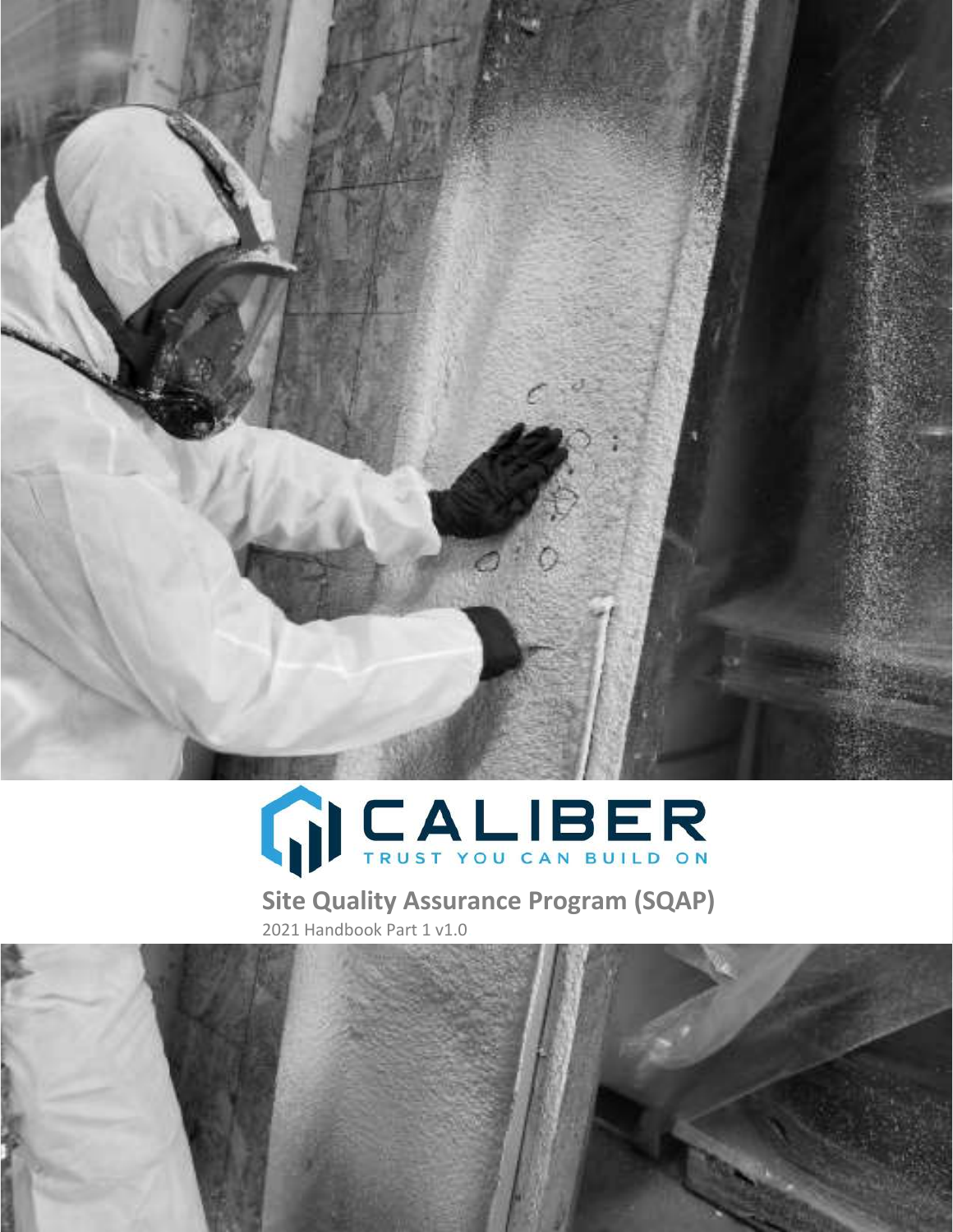# **TABLE OF CONTENTS**

| MEDIUM DENSITY (CLOSED CELL) AND LIGHT DENSITY (OPEN CELL) SPRAY POLYURETHANE FOAM  9 |
|---------------------------------------------------------------------------------------|
|                                                                                       |
|                                                                                       |
|                                                                                       |
|                                                                                       |
|                                                                                       |
|                                                                                       |
|                                                                                       |
|                                                                                       |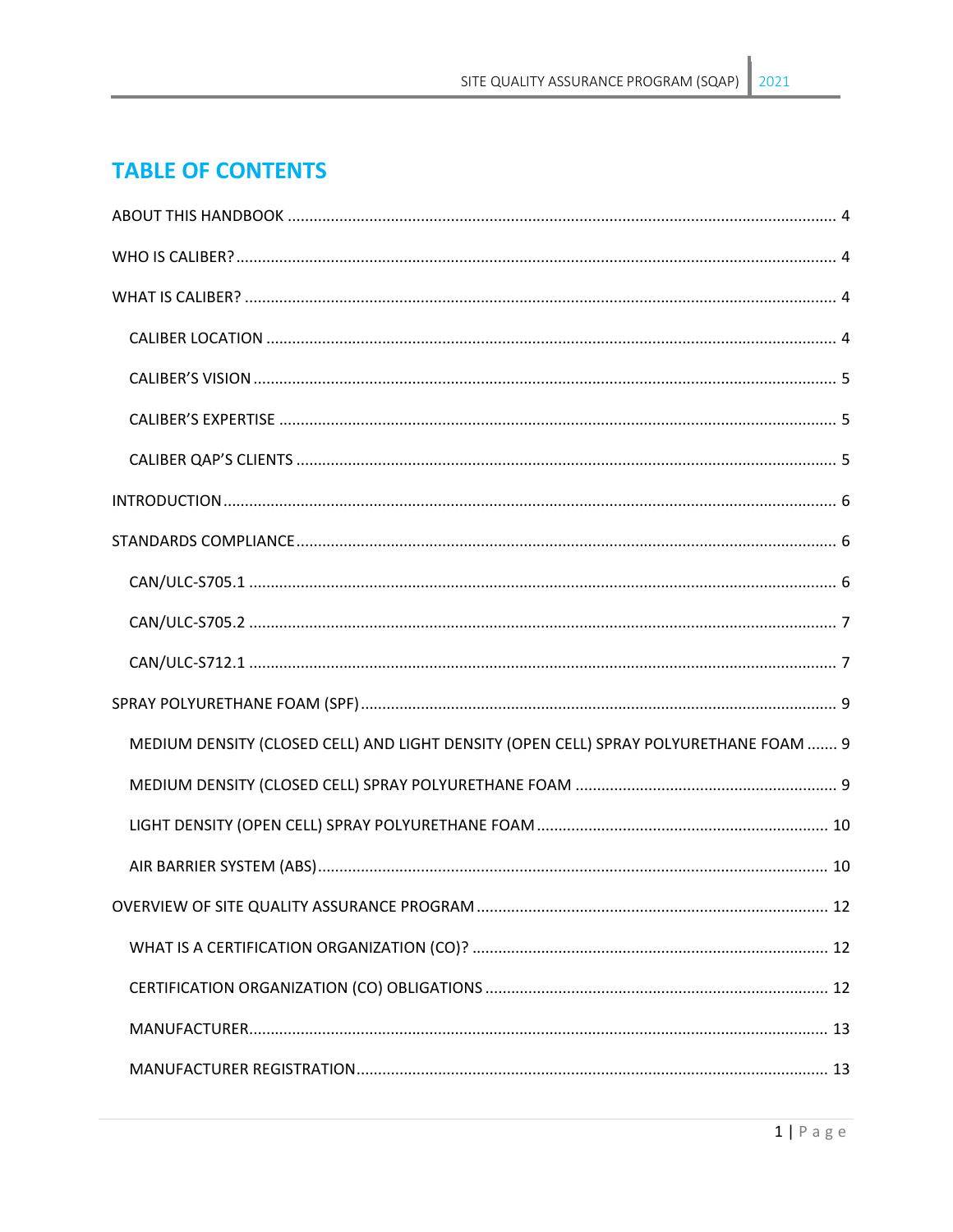| HOW TO BECOME A CERTIFIED SPRAY POLYURETHANE FOAM OR AIR BARRIER SYSTEM INSTALLER 19 |  |
|--------------------------------------------------------------------------------------|--|
|                                                                                      |  |
|                                                                                      |  |
|                                                                                      |  |
|                                                                                      |  |
|                                                                                      |  |
|                                                                                      |  |
|                                                                                      |  |
|                                                                                      |  |
|                                                                                      |  |
|                                                                                      |  |
|                                                                                      |  |
|                                                                                      |  |
|                                                                                      |  |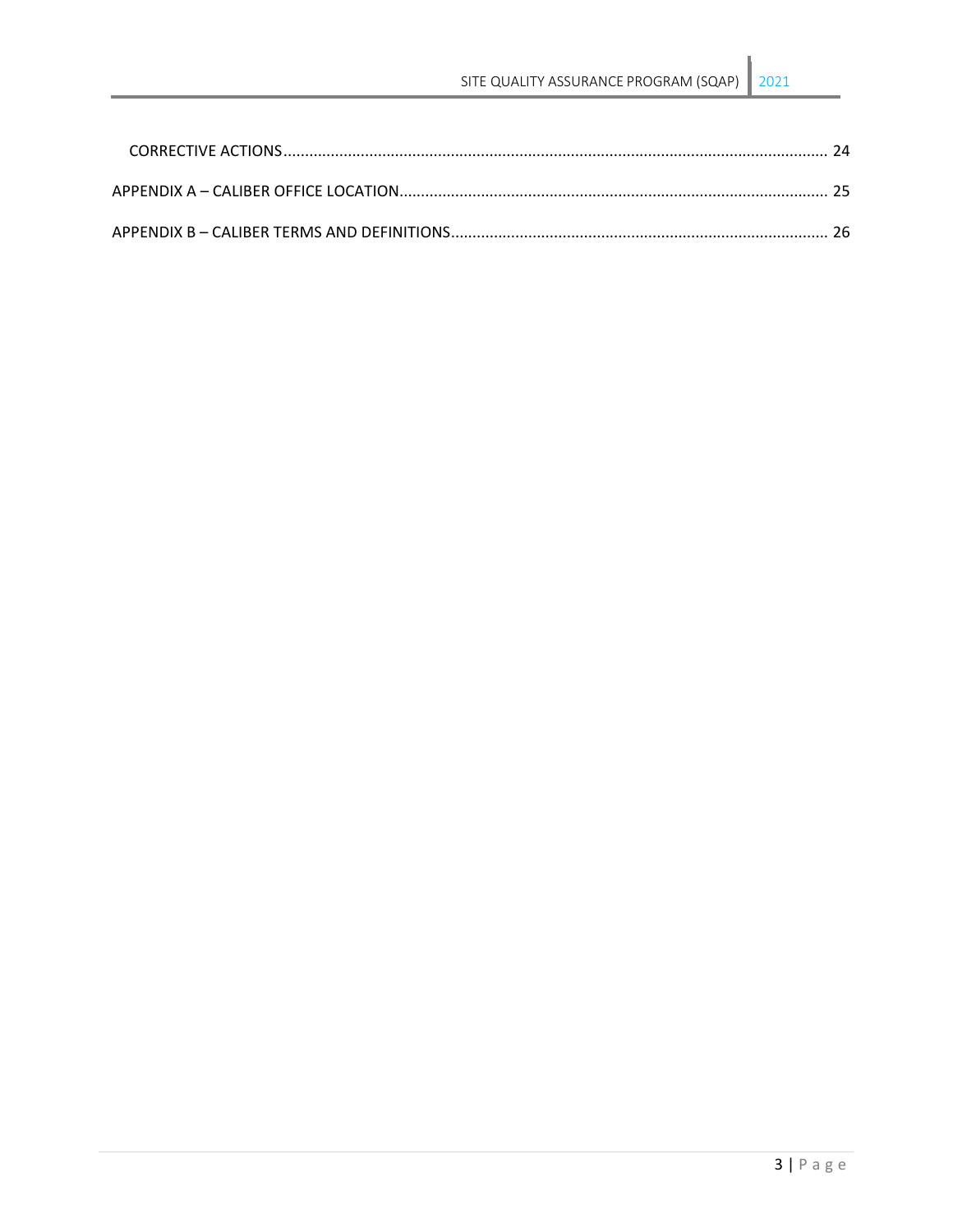### **ABOUT THIS HANDBOOK**

This is the first volume in Caliber's series of handbooks, which outline the Caliber Quality Assurance Program (Caliber QAP). This volume outlines the roles and responsibilities of all the parties involved in providing the Site Quality Assurance Program for Spray Polyurethane Foam (SPF).

## **WHO IS CALIBER?**

Caliber QAP encompasses the processes, procedures and personnel to support the Site Quality Assurance Program (SQAP) for building product manufacturers. Caliber is responsible for all activities related to the certification of installers to provide assurance that they are trained, knowledgeable and skilled to install products.

We are dedicated to improving the quality of installation on sites and supporting confidence from all stakeholders in the construction industry. The majority of our services are provided to the spray polyurethane foam industry.

The certification body services are structured to conform to International Standard ISO/IEC 17024 – Conformity Assessment – General Requirements for Bodies Operating Certification of Persons.

### **WHAT IS CALIBER?**

The Caliber QAP certification program has been developed to ensure that SPF installers have been properly trained, tested, and evaluated in accordance with applicable standards and manufacturers' installation guidelines. This provides assurance for building owners, architects, engineers, building officials, and other stakeholders that the product is being installed correctly.

Caliber will conduct mandatory site visits to jobsites or mock-ups where SPF product is being installed either as insulation, an air barrier material, or an air barrier system. Caliber is therefore mandated to verify that SPF is being installed in accordance with the requirements set forth in CAN-ULC-S705.2-05 as well as the manufacturer's application guidelines, and as required in the evaluation reports issued by the Canadian Construction Materials Centre (CCMC).

### **CALIBER LOCATION**

Caliber operates and provides third-party site quality assurance from our Toronto office and installer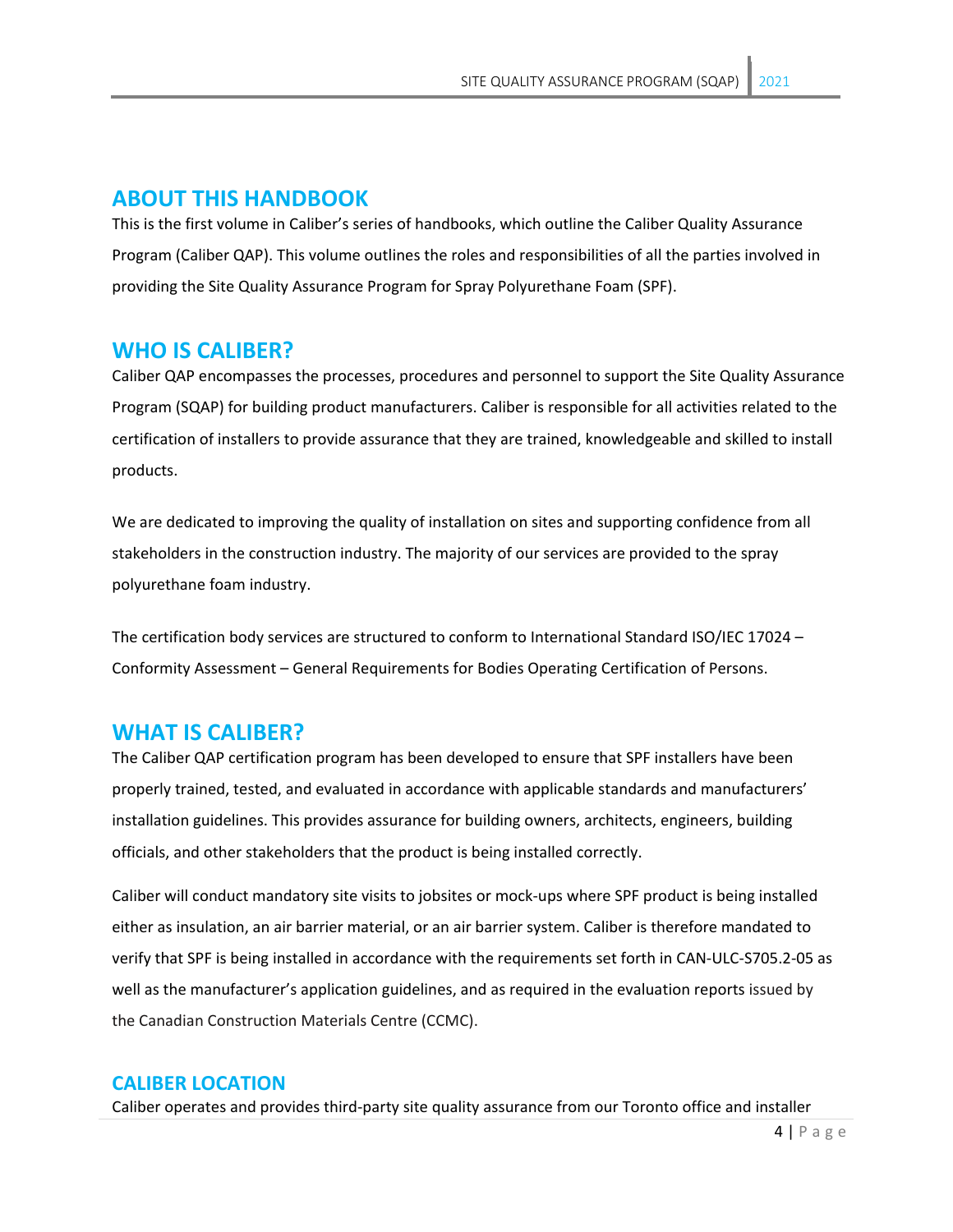evaluation services routinely in the following cities:

- Calgary
- **Edmonton**
- Ottawa
- **Toronto**
- Vancouver

### **CALIBER'S VISION**

Caliber is committed to being North America's leading certification body and site quality assurance provider for spray polyurethane foam and other site-applied products.

### **CALIBER'S EXPERTISE**

Caliber plays an active role in the spray foam industry and currently holds a seat on the CAN/ULC task group in Canada, working with industry, government, and other stakeholders to develop product and application standards for the spray foam industry.

### **CALIBER QAP'S CLIENTS**

Caliber is proud to be providing third-party site quality assurance for the following clients:



We create chemistry













The Evolution of Insulation

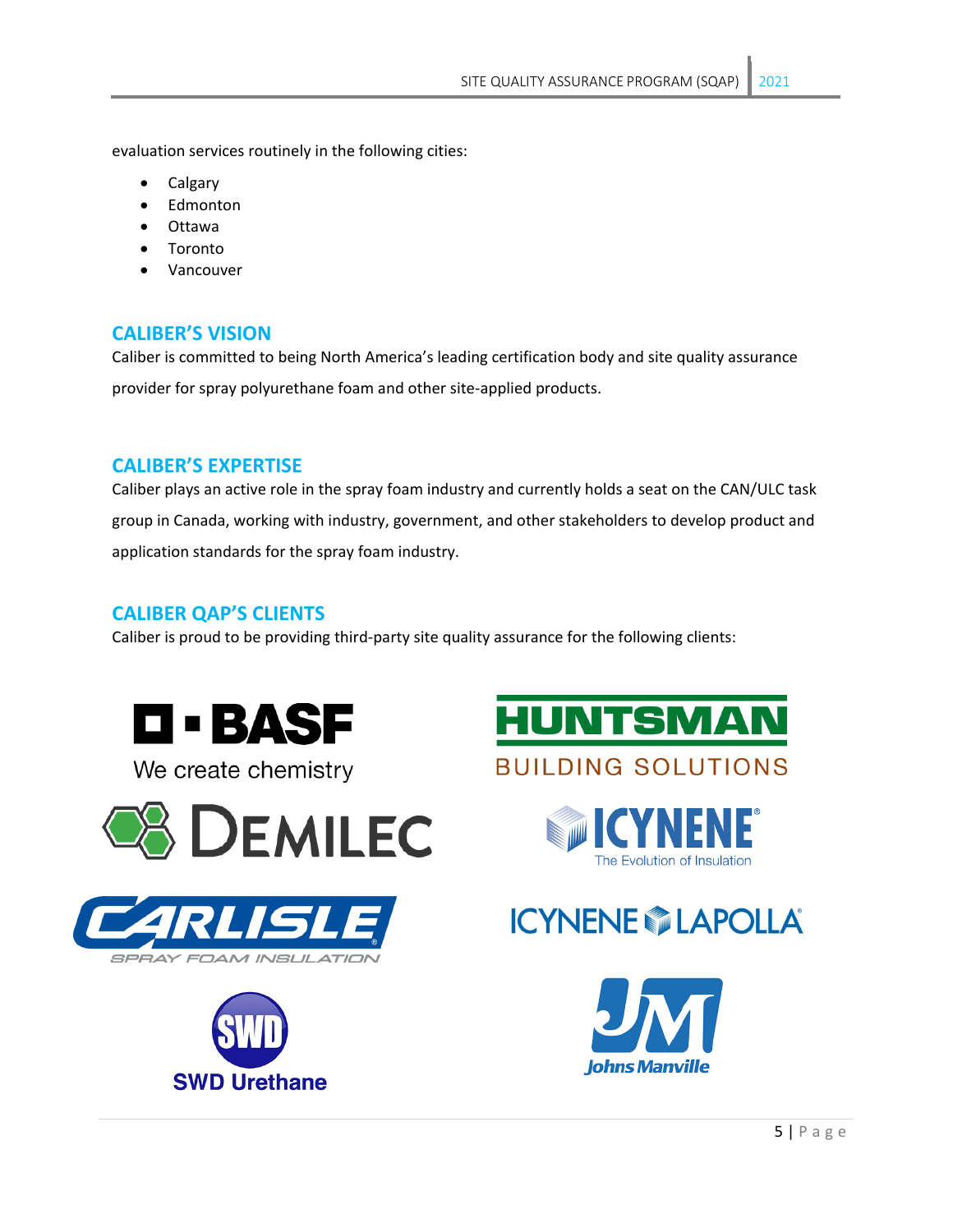# **INTRODUCTION**

In Canada, medium density spray-applied polyurethane foam insulation for residential, commercial, and industrial building applications requires approval and listing by the Canadian Construction Materials Centre (CCMC) and compliance with Underwriters Laboratories of Canada (ULC) standards.

- CAN/ULC-S705.1 "Standard for Thermal Insulation Spray Applied Rigid Polyurethane Foam, Medium Density, Material – Specification"
- CAN/ULC-S705.2 "Standard for Thermal Insulation Spray Applied Rigid Polyurethane Foam, Medium Density – Application

As part of the CCMC approval, the Spray Polyurethane Foam (SPF) manufacturer must have an approved Site Quality Assurance Program (SQAP) and must ensure that the product is installed by qualified, certified installers and that field inspections are carried out by a third-party certification organization.

Caliber SQAP has been developed to ensure that all parties including the SPF *manufacturer*, *certified installers*, and *registered contractors* fully understand their roles and responsibilities and meet the requirements of the material standard (CAN/ULC-S705.1) and application standard (CAN/ULC S705.2).

The SQAP has been developed to provide assurance to homeowners, consumers, building owners, and government officials that the SPF product is being installed in accordance with the manufacturer installation guidelines and applicable standards.

# **STANDARDS COMPLIANCE**

The manufacturer, certified installer, and registered contractor must meet all the requirements of the material standard (CAN/ULC-S705.1) and application standard (CAN/ULC-S705.2).

### **CAN/ULC-S705.1**

CAN/ULC-S705.1-01 (Standard for Thermal Insulation – Spray Applied Rigid Polyurethane Foam, Medium Density, Material – Specification, including Amendments 1 and 2) provide the requirements for the physical properties.

The physical property requirements are shown in the table below (Table 1). In addition, the standard also provides requirements for package labeling and documentation to be provided to the contractor.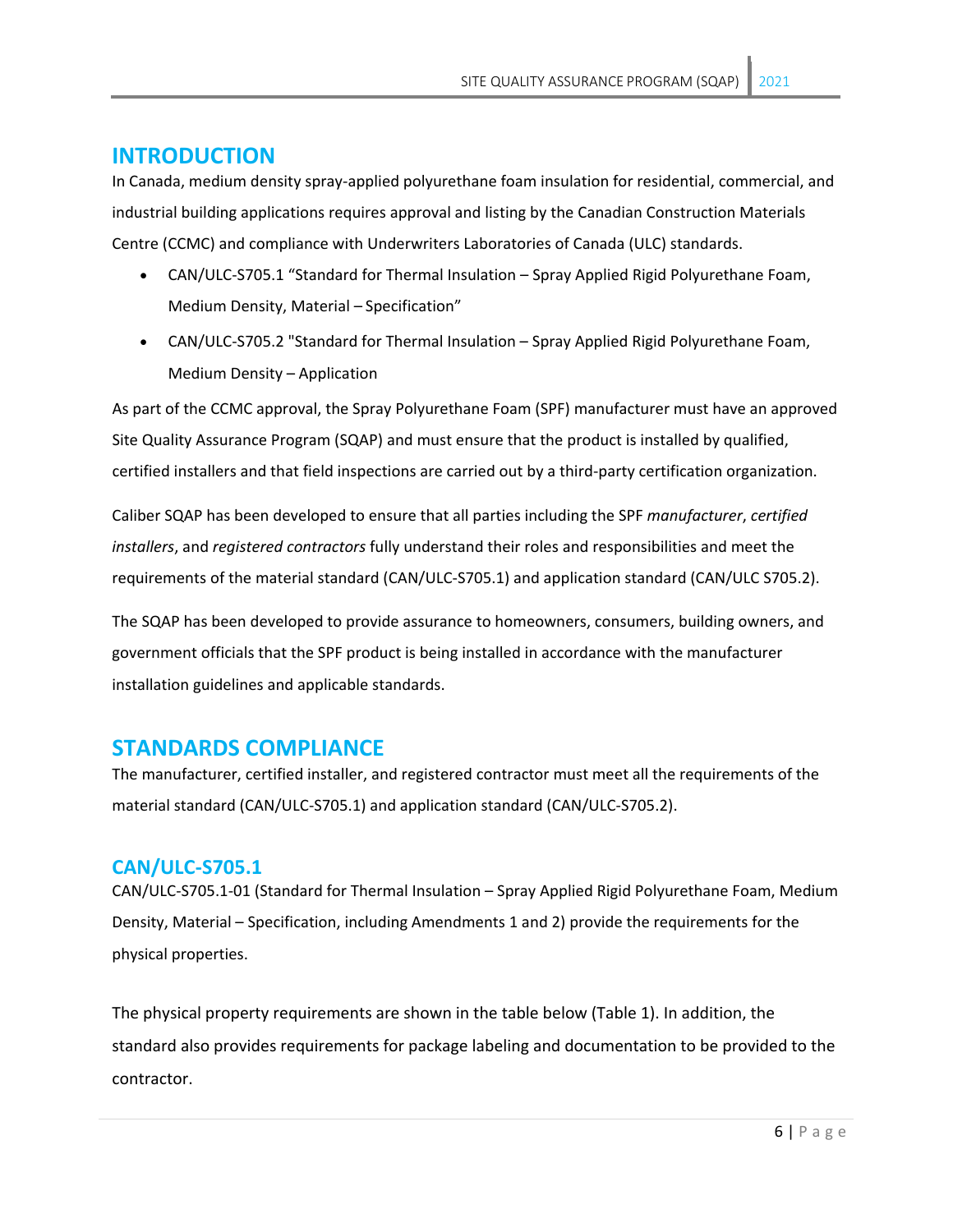| Property                                            | Unit                      | <b>Test Method</b> | <b>Requirements</b> |        |
|-----------------------------------------------------|---------------------------|--------------------|---------------------|--------|
|                                                     |                           |                    | Min.                | Max.   |
| Air Permeance (Material)                            | L/s @75 Pa                | <b>CCMC 07272</b>  |                     | 0.02   |
| Air Permeance (System)                              | L/s @75 Pa                | <b>CCMC 07273</b>  |                     | 0.05   |
| <b>Apparent Core Density</b>                        | kg/m <sup>3</sup>         | <b>ASTM D1622</b>  | 28                  |        |
| <b>Compressive Strength</b>                         | kPa                       | <b>ASTM D1621</b>  | 170                 |        |
| <b>Dimensional Stability</b>                        |                           | <b>ASTM D2126</b>  |                     |        |
| at -20 $^{\circ}$ C                                 | %                         | Modified           |                     | $-1.0$ |
| at 80 °C                                            | %                         |                    | $-1$                | $+8$   |
| at 70 °C, 97 +/- 3% RH                              | %                         |                    |                     | $+14$  |
| <b>Surface Burning Characteristics</b>              |                           | CAN/ULC            |                     | 500    |
| Flame Spread                                        |                           | S102 and S127      |                     |        |
| Open Cell Content, Volume %                         | $\%$                      | <b>ASTM 6226</b>   |                     | 8      |
| <b>Initial Thermal Resistance</b>                   | $m^2K/W$                  | ASTM C518          | Declare             |        |
| <b>Conditioned Thermal</b>                          |                           |                    |                     |        |
| Resistance                                          | $m^2K/W$                  | ASTM C518          | Declare             |        |
| 90 days at 60 °C, 50 mm specimen                    |                           |                    |                     |        |
| Long Term Thermal Resistance                        | $m^2K/W$                  | CAN/ULC            |                     |        |
| for 50 mm Specimen                                  |                           | S770               |                     |        |
| Type 1                                              |                           |                    | 1.8                 |        |
| Type 2                                              |                           |                    | 2.0                 |        |
| Tensile Strength                                    | kPa                       | <b>ASTM D1623</b>  | 200                 |        |
| <b>Volatile Organic Emissions</b>                   |                           | CAN/ULC 774        | Pass                |        |
| Water Absorption by Volume                          | %                         | <b>ASTM D2842</b>  |                     | 4      |
| Water Vapor Permeance for a<br>50 mm thick specimen | ng/(Pa s m <sup>2</sup> ) | ASTM E96           |                     | 60     |

**Table 1. Requirements for Physical Properties of Medium Density SPF**

# **CAN/ULC-S705.2**

CAN/ULC-S705.2-05 (*Standard for Thermal Insulation – Spray Applied Rigid Polyurethane Foam, Medium Density – Application*) provides the requirements for installation. As well, it defines the requirements of the manufacturer, registered contractor, and installer including the requirement for a Quality Assurance Program based on ISO 9002 and ISO 12576-2.

# **CAN/ULC-S712.1**

CAN/ULC-S712.1-01 (Standard for Thermal Insulation – Light Density, Open Cell Spray Applied Semi- Rigid Polyurethane Foam – Material Specification) provides the requirements for the physical properties.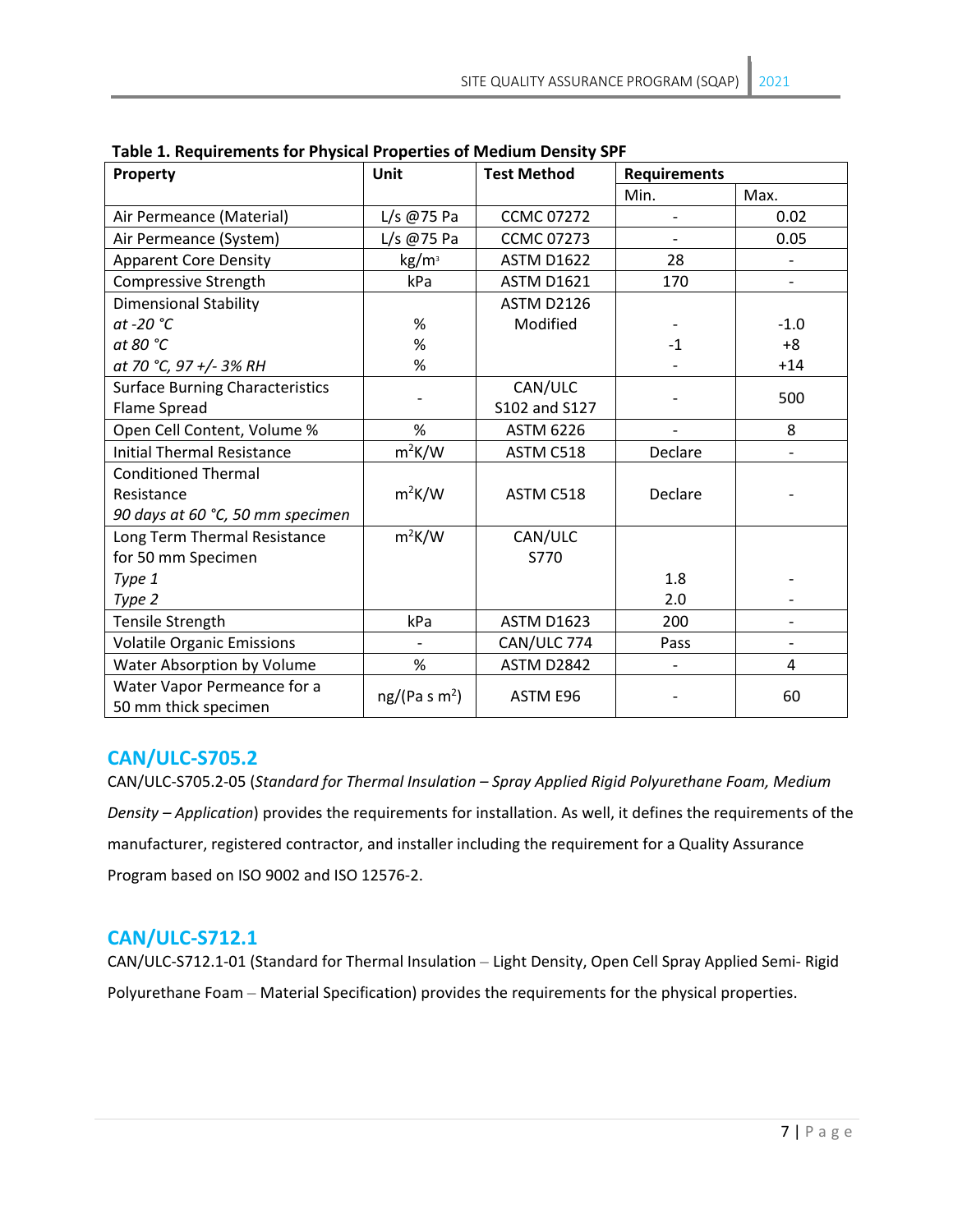The physical property requirements are shown in the table below (Table 2). In addition, the standard also provides requirements for package labeling and documentation to be provided to the registered contractor.

| Property                     | Unit                      | <b>Requirements</b> |                  | <b>Test Method</b> |
|------------------------------|---------------------------|---------------------|------------------|--------------------|
|                              |                           | Min.                | Max.             |                    |
| Air Permeance at 100 mm      | $L/(m^2 s)$ @75 Pa        |                     | Declare          | Subsection         |
|                              |                           |                     |                  | 5.5.1              |
| <b>Apparent Core Density</b> | kg/m <sup>3</sup>         | 6.8                 | 12               | Subsection         |
|                              |                           |                     |                  | 5.5.2              |
| <b>Dimensional Stability</b> | $\%$                      |                     | Shrinkage/Growth | Subsection         |
| Volume Change:               |                           |                     |                  | 5.5.3              |
| at -20 °C                    |                           |                     | $-1/+10$         |                    |
| at 80 °C                     |                           |                     | $-15/+10$        |                    |
| at 70 °C, 97 +/- 3% RH       |                           |                     | $-15/+14$        |                    |
| Fungi Resistance             |                           | No growth           |                  | Subsection         |
|                              |                           |                     |                  | 5.5.4              |
| Open-cell content, volume    | %                         | 80                  |                  | Subsection         |
|                              |                           |                     |                  | 5.5.5              |
| <b>Surface Burning</b>       |                           |                     |                  | Subsection         |
| Characteristics              |                           |                     | 500              | 5.5.6              |
| <b>Flame Spread</b>          |                           |                     |                  |                    |
| Thermal resistance for a 50  | $m^2K/W$                  | 1.20                |                  | Subsection         |
| mm specimen                  |                           |                     |                  | 5.5.7              |
| Time to occupancy            | D                         | $\mathbf{1}$        | 30               | Subsection         |
|                              |                           |                     |                  | 5.5.8              |
| Water absorption by          |                           |                     |                  | Subsection         |
| volume                       |                           |                     |                  | 5.5.9              |
| - For materials with WVP     | %                         |                     | Declare          |                    |
| >1400                        |                           |                     |                  |                    |
| - For materials with WVP     | %                         |                     | 50               |                    |
| less than 1400 and greater   |                           |                     |                  |                    |
| than 400                     |                           |                     |                  |                    |
| Water Vapor Permeance        |                           | 1400 or 400         |                  | Subsection         |
| for a 50 mm thick specimen   | ng/(Pa s m <sup>2</sup> ) | depending on        |                  | 5.5.10             |
|                              |                           | water               |                  |                    |
|                              |                           | absorption          |                  |                    |

**Table 2. Requirements for Physical Properties of Light Density SPF**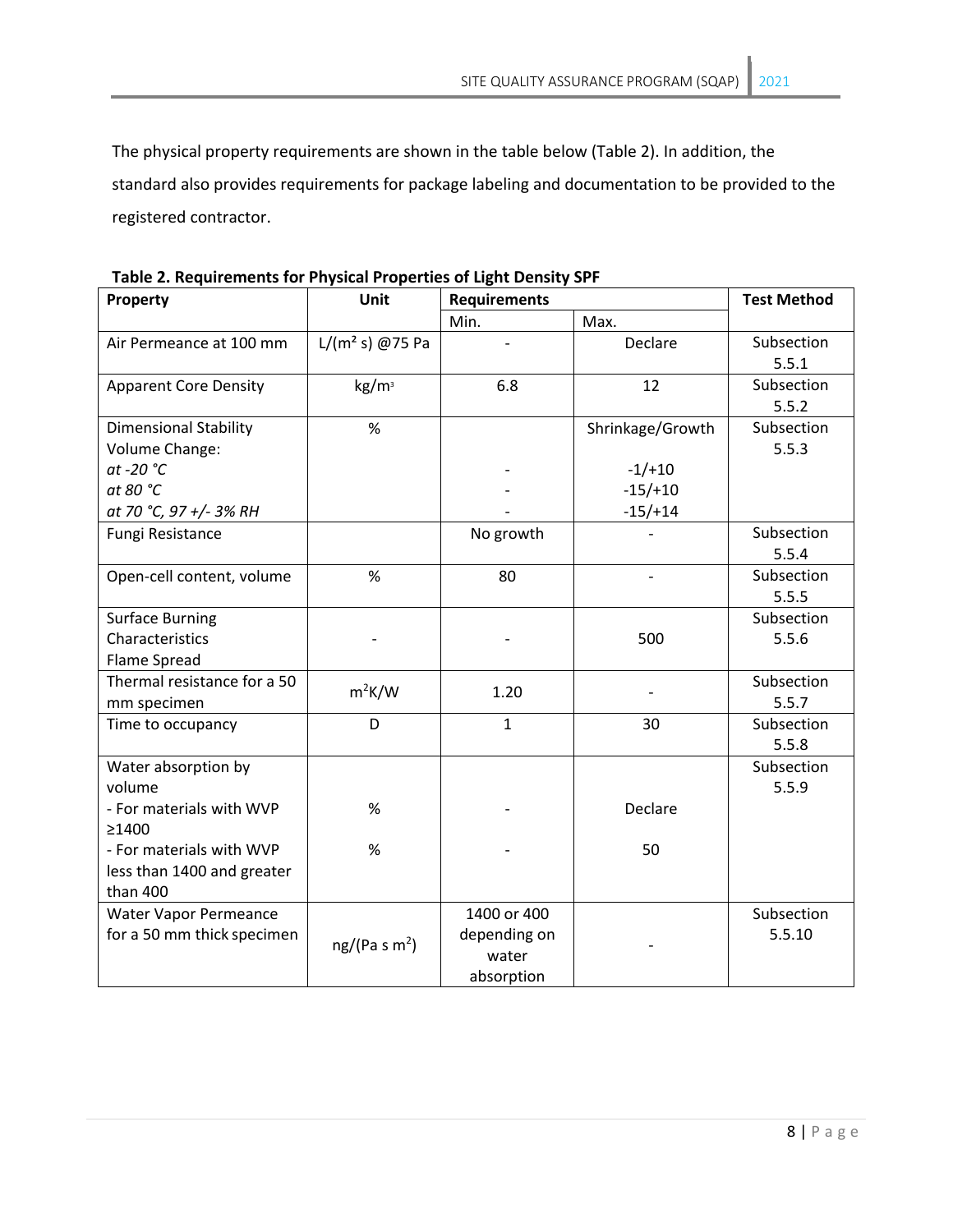# **SPRAY POLYURETHANE FOAM (SPF)**

In Canada, spray-applied polyurethane foam insulation for residential, commercial, and industrial building applications requires approval and listing by the Canadian Construction Materials Centre (CCMC) and compliance with Underwriters Laboratories of Canada (ULC) standards. These standards also confirm materials compliance with the National Building Code of Canada (NBC).

As part of the CCMC approval, the foam manufacturer must have an approved Site Quality Assurance Program (SQAP), and must ensure that the product has been installed by qualified, certified installers and that field inspections are carried out by a third-party organization.

This certification scheme is specifically designed for individuals involved in the installation of spray polyurethane foam in applications such as thermal insulation, air barrier, and vapor barrier.

# **MEDIUM DENSITY (CLOSED CELL) AND LIGHT DENSITY (OPEN CELL) SPRAY POLYURETHANE FOAM**

The process of installation of open cell light density foam and closed cell medium density foam are similar and require specialized knowledge, skills, equipment, and an understanding of the related health and safety issues (personal protection and site safety requirements).

Due to the similarities, requirements to become certified in either product are virtually the same and combined into one written examination and practical evaluation.

### **MEDIUM DENSITY (CLOSED CELL) SPRAY POLYURETHANE FOAM**

The certification scheme is intended for individuals involved in the installation of medium density spray polyurethane foam in applications such as thermal insulation, an air barrier material, or an air barrier system. The certification scheme is in accordance with the requirements laid out in CAN/ULC-S705.2-05.

These applications are included in the construction of residential, commercial, and institutional buildings that fall under the National Building Code of Canada and subsequent Provincial/Municipal Building Codes.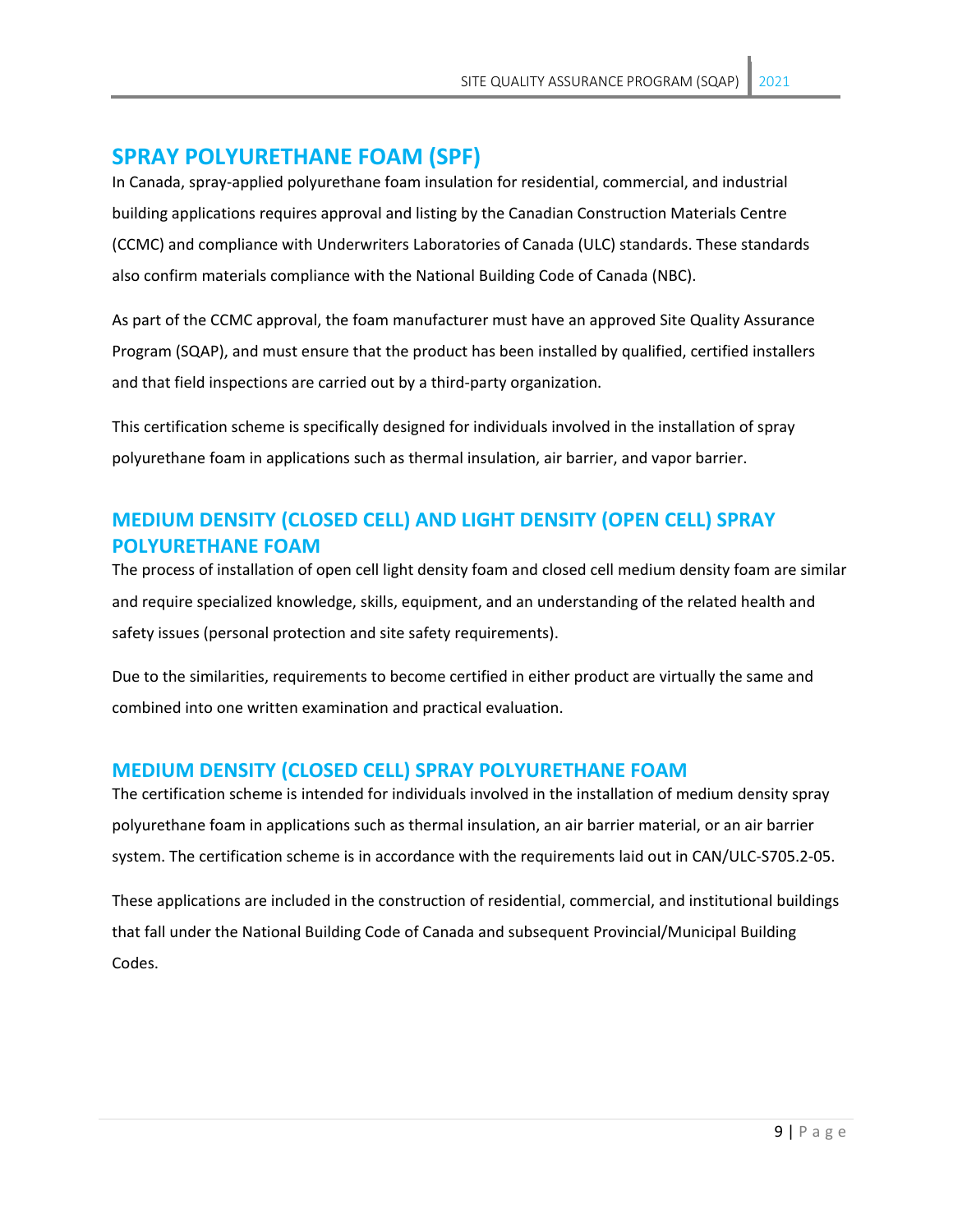### **LIGHT DENSITY (OPEN CELL) SPRAY POLYURETHANE FOAM**

The certification scheme for individuals involved in the installation of light density spray polyurethane foam in applications such as thermal insulation and sound control is based on the same requirements as those for medium density spray polyurethane foam.

At present, there is no CAN/ULC standard for the installation of light density spray polyurethane foam; however, the CCMC Technical Guide for Spray-in-Place, Open-Cell Polyurethane Foam Thermal Insulation requires that the spray foam be installed by a qualified installer trained in accordance with the procedures outlined in CAN/ULC-S705.2-05 and with any additional procedures specific to the modified nature of the light density spray polyurethane foam.

### **AIR BARRIER SYSTEM (ABS)**

When spray polyurethane foam is used as a component in an air barrier system, additional evaluation is required by specialized agents.

The material being used for this installation needs to be confirmed as proper air barrier insulation and approved for use. It is important to note that the approval must be for the system and not for the material only.

The certified installer must be aware of the CCMC evaluation number and confirm that the number is clearly listed on the container for the product. If the material is purchased in bulk, the certified installer must obtain the proper CCMC evaluation number from the registered contractor for the material that is in the bulk tank.

The substrate and the preparation of the substrate must be checked before any material is installed. Please verify if the substrate is one of the materials listed on the CCMC evaluation report. This is an important step as the approval on the evaluation report is given to specific substrates and not all materials in general.

If the framing material is steel studs (under the substrate), the installer must check the gauge (thickness) of the steel studs. Please note that steel studs must be used for exterior walls. The steel studs must be made from 20-gauge or thicker material.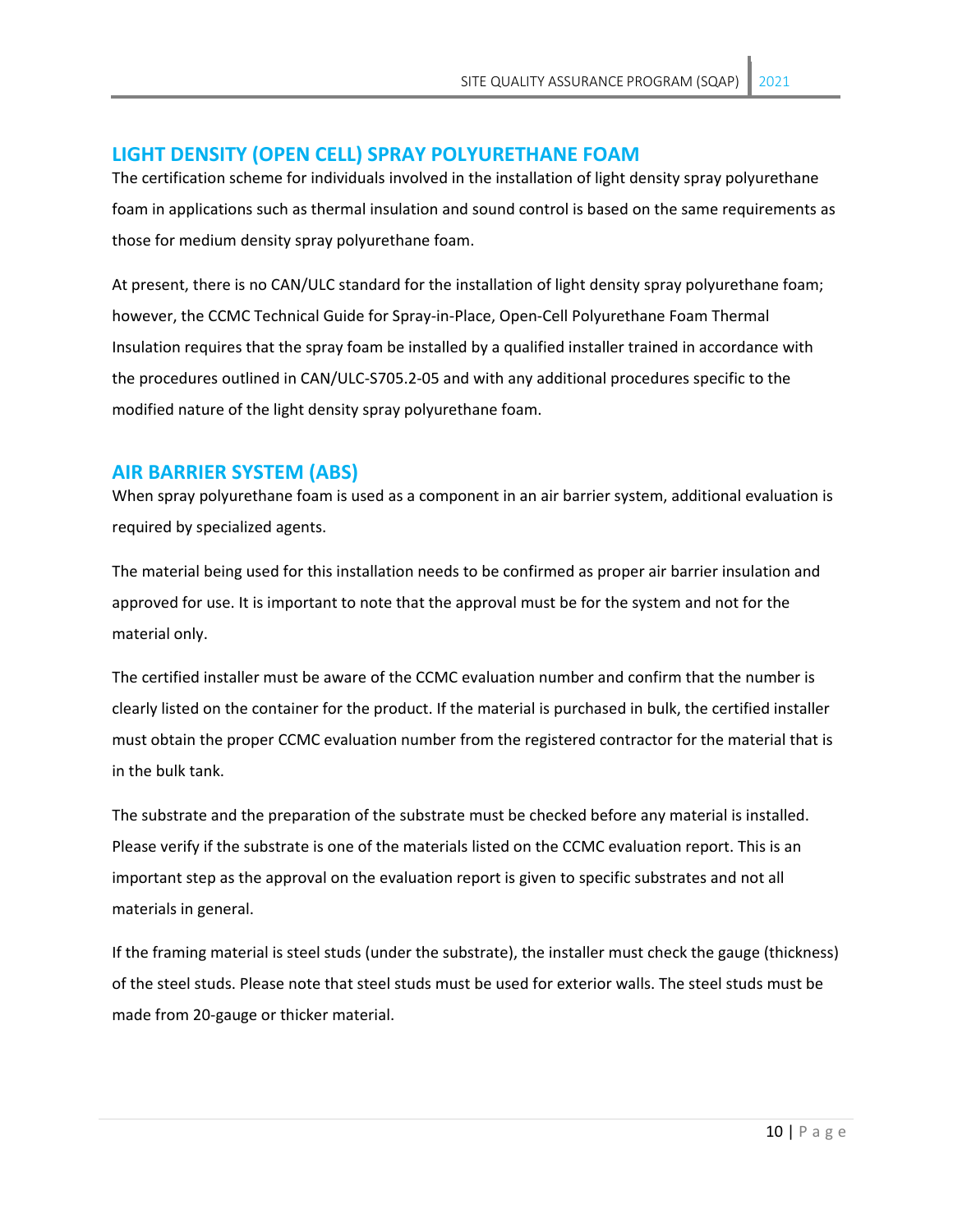After the material is installed, the same density test used for spray polyurethane foam must be conducted. The adhesion and cohesion test is similar, however the air barrier material must withstand a much greater load. A separate adhesion test must be conducted on any air barrier material in accordance with the manufacturer's instructions before any spray polyurethane foam is installed.

**PLEASE NOTE**: You must contact the manufacturer to verify if certification for ABS (air barrier system) is available.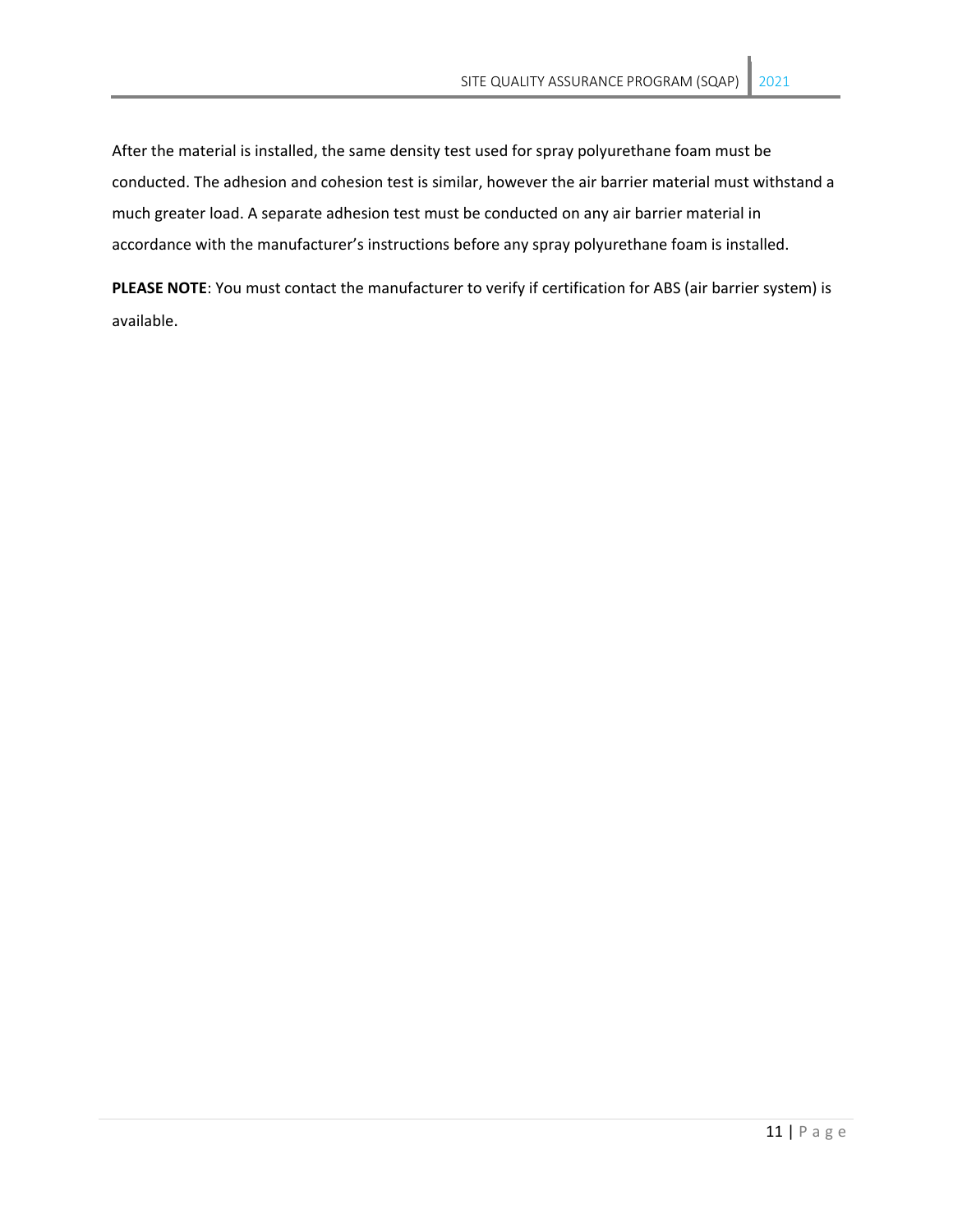# **OVERVIEW OF SITE QUALITY ASSURANCE PROGRAM**

### **WHAT IS A CERTIFICATION ORGANIZATION (CO)?**

The CO is defined in this document as a legal entity responsible for administrating the SQAP and ensuring that all parties are meeting the requirements of the standards. Caliber has developed a comprehensive Site Quality Assurance Program (SQAP) and provides personnel certification services for installers in the Spray Polyurethane Foam (SPF) industry in Canada.

The Caliber QAP personnel certification program has been developed to ensure that SPF installers have been properly trained, tested, and evaluated in accordance with applicable standards and manufacturers' installation guidelines.

## **CERTIFICATION ORGANIZATION (CO) OBLIGATIONS**

Caliber, acting as a Certification Organization (CO) and Inspection Body (IB), shall ensure that the manufacturer, certified installer, and registered contractor comply with the requirements of the material and application standards. The CO's obligations are as follows:

- a) Develop a certification scheme in compliance with ISO 17024.
- b) Conduct all inspections in compliance with ISO 17020 and verify compliance with the application standards and manufacturer installation guidelines.
- c) Oversee and administer the SQAP.
- d) Certify the manufacturer's training program and verify compliance with the critical knowledge areas outlined in Appendix H (refer to Part 2 – SPF Installer Certification). In addition, the CO shall audit the delivery of the training program.
- e) Ensure that the SQAP is registered with the listing organization.
- f) Facilitate conflict resolution.
- g) Conduct manufacturer audits.
- h) Establish a scheme committee representing the interests of all parties. Caliber may adopt and implement recommendations as developed by the scheme committee into the SQAP.
- i) Develop a bank of exam questions for both knowledge and practical evaluation.
- j) Use the practical evaluation in Appendix I (refer to Part 2 SPF Installer Certification) to confirm installers' abilities.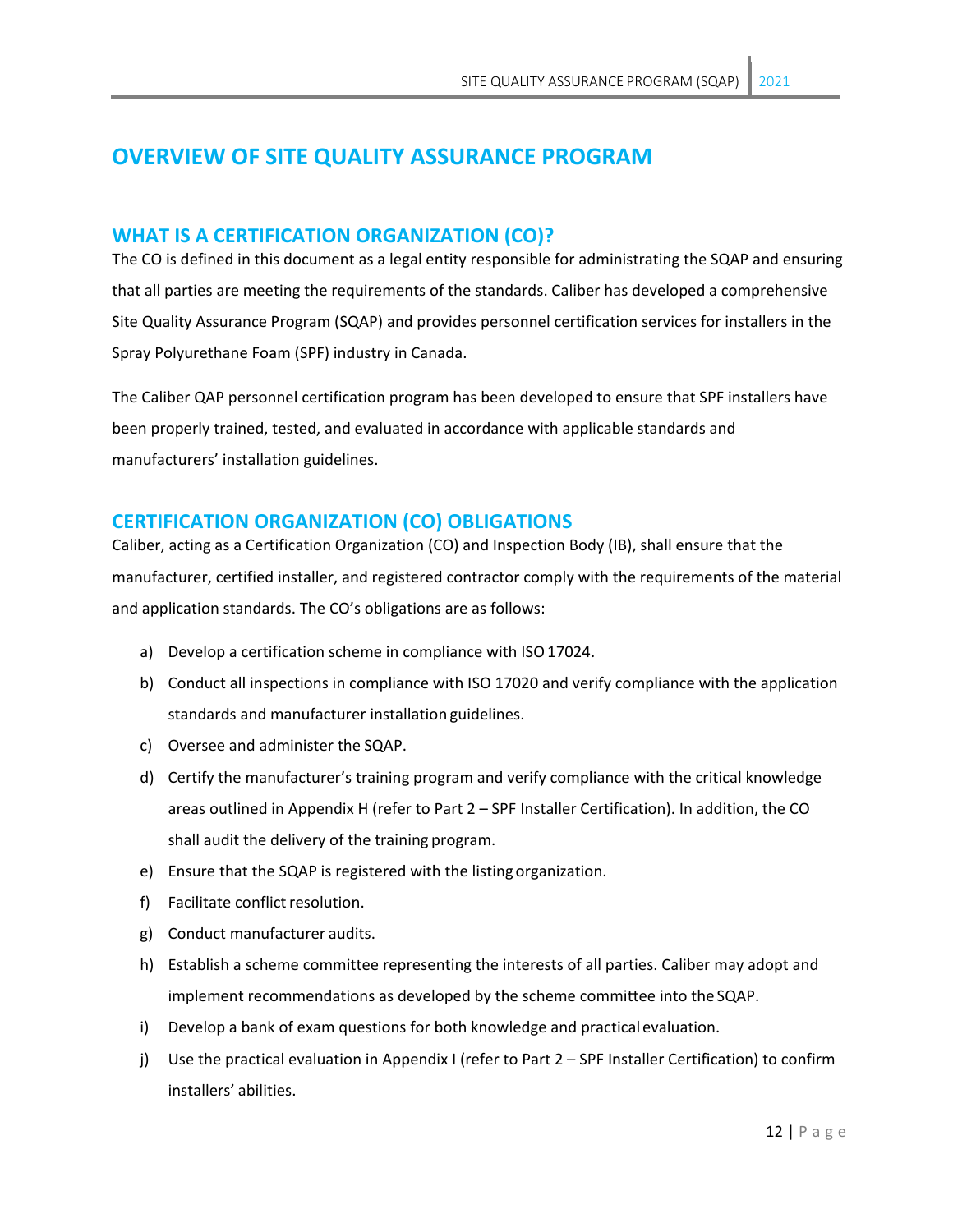#### **MANUFACTURER**

The manufacturer is defined in this document as the legal entity responsible for manufacturing and distribution of the spray polyurethane foam (SPF).

#### **MANUFACTURER REGISTRATION**

In order to register with Caliber, the manufacturer must sign an agreement accepting to comply with all the requirements and obligations of the SQAP, CAN/ULC 705.1, and CAN/ULC 705.2.

The manufacturer must also develop a training course that is consistent with the Caliber QAP installer certification scheme. For SPF installer training courses, Caliber must approve the manufacturer's training course material and delivery of content via in-class instruction audit. The training course audit will be conducted every two (2) years or when course materials/delivery are modified. The manufacturer is responsible for all costs associated with Caliber training course approval.

#### **MANUFACTURER OBLIGATIONS**

It is the job of the manufacturer to ensure that the chemical materials produced will meet the requirements of CAN/ULC 705.1. For the SPF installation, the manufacturer is also responsible for complying with all the requirements of the SQAP and CAN/ULC 705.2.

The manufacturer may choose to sell their SPF products through distributors. In order for a distributor to be authorized to sell the manufacturer's SPF products, the distributor must sign an agreement that outlines its obligations under the SQAP. When the manufacturer and Caliber are in receipt of all the required documentation, then the distributor will become an authorized distributor.

The distributor, in conjunction with the manufacturer, is required to ensure that the material is only sold to a registered contractor (with a certified installer) in accordance with CAN/ULC-S705.2. Before the material is sold, the distributor will confirm that the registered contractor is currently listed as certified with Caliber. It should be noted that in cases of conflict resolution the manufacturer is ultimately responsible for meeting all the requirements of the SQAP.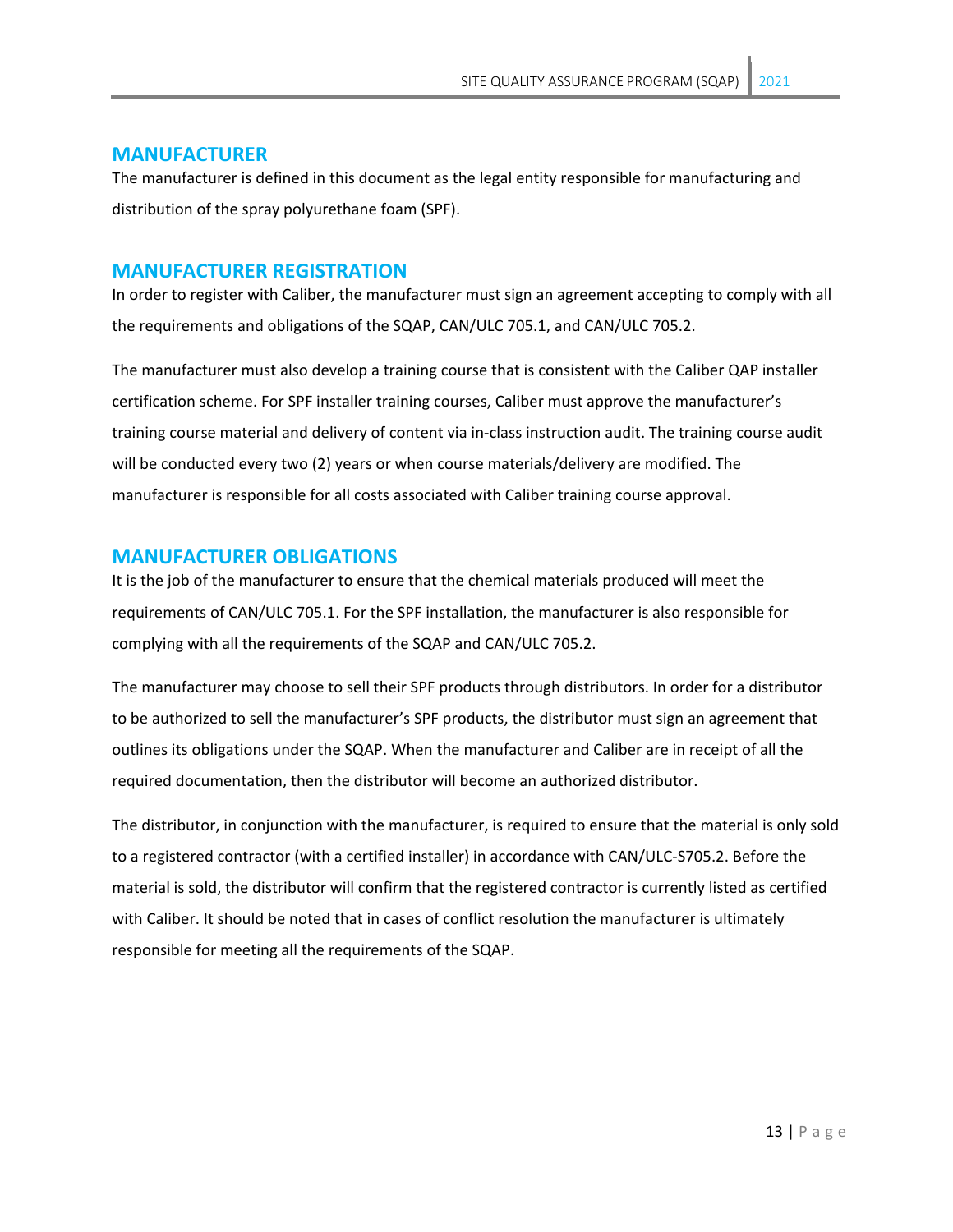### **REGISTERED CONTRACTOR**

The registered contractor is defined in this document as a legal entity that enters into a legal agreement with their customer(s) and is registered either as a corporation, partnership, or sole proprietorship. The registered contractor is responsible for conforming to all requirements and obligations under the Site Quality Assurance Program (SQAP).

## **CONTRACTOR REGISTRATION**

In order to become a registered contractor with Caliber QAP, the contractor must:

- 1. Be in good standing with the workers' compensation board or equivalent in all jurisdictions where doing business and where installing material.
- 2. Complete an application form online in full.
- 3. Provide incorporation document(s) or a GST/HST form that shows the contractor is a legal entity.
- 4. Provide a copy of a current general liability insurance policy (for a minimum of\$2,000,000).
- 5. Identify all installers currently certified through Caliber QAP. Any installers who are not certified with Caliber must sign up for training within 6 months ofregistration.
- 6. Employ a minimum of 1 certified installer at all times.

### **REGISTERED CONTRACTOR OBLIGATIONS**

The following outlines the requirements for all registered contractors with Caliber QAP:

- 1. The registered contractor must comply with all the requirements under the CAN/ULC-S705.2 application standard.
- 2. The registered contractor must procure material that is appropriate for the installation that meets the CAN/ULC-S705.1 Thermal Insulation – Spray Polyurethane Foam, Medium Density – Material standard.
- 3. The registered contractor must ensure that the certified installer has successfully completed an approved quality assurance training course.
- 4. The registered contractor must have at least one certified installer present on the job site during the application of the spray polyurethane foam.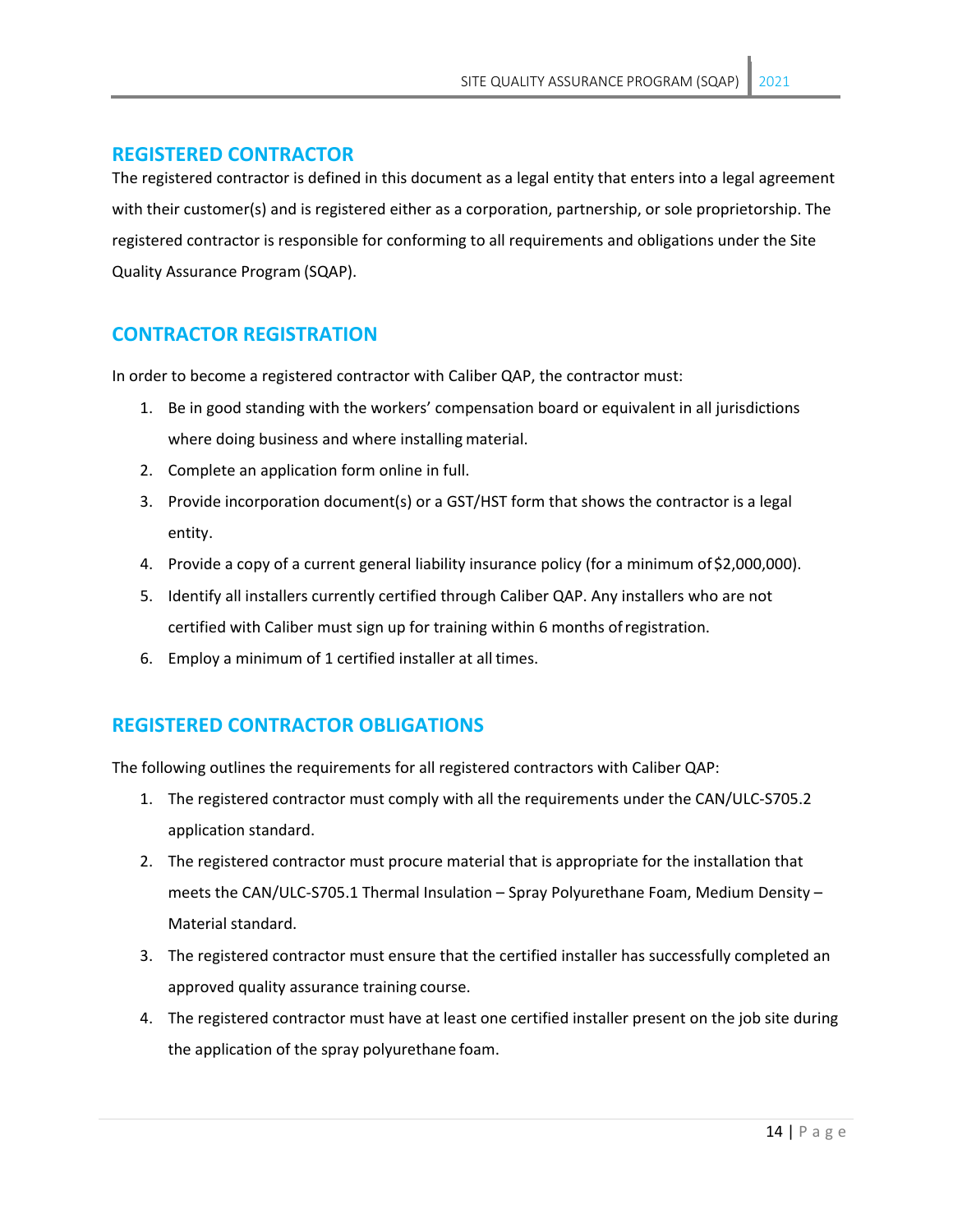- 5. The registered contractor is responsible for all aspects of the application including regulation, building codes, standards, etc.
- 6. The registered contractor must verify through the use of drum labels or other documentation that the material received meets the CAN/ULC-S705.1 material standard.
- 7. The registered contractor must provide the certified installer with safe and properly maintained equipment to install spray polyurethane foam. Equipment may include but not be limited to the dispensing unit, guns, transfer pump, compressors, generator, hose heaters, hoses, a proportioner unit, etc. The equipment shall be maintained in accordance with the equipment manufacturer's recommendations.
- 8. The registered contractor must provide the certified installer with proper personnel protection equipment. The PPE may include but not be limited to head protection, eye protection, a positive fresh air respirator, goggles, gloves, ear protection, body protection, head protection, and foot protection.
- 9. The registered contractor must provide a test kit to the certified installer to conduct the testing on the job site in accordance with the CAN/ULC-S705.2 application standard. The registered contractor must ensure that the certified installer conducts requiredtesting.
- 10. The registered contractor must ensure that the certified installer completes Daily Work Records (DWR) in accordance with the Quality Assurance Program. The registered contractor must keep daily work records for a period of 7 years. The DWRs must be submitted to Caliber within 30 days of the installation.
- 11. A Daily Work Record must be completed:
	- a) At the beginning of the day;
	- b) At the start of a new job-site;
	- c) When a material batch or lot number has been changed.
- 12. A job site label must be made available to the certified installer. The label is to be attached in a prominent location at the job site. Locations such as the electrical panels are acceptable.
- 13. The registered contractor must report *all installation projects* that are larger than 35,000 ft2 and *all air barrier system projects*. It is the registered contractor's obligation under the manufacturer's SQAP as well as the CCMC report requirements to notify Caliber of all projects larger than 35,000 ft<sup>2</sup>. As per the manufacturer's documentation, failure to do so will result in your suspension from the program. Caliber should be notified immediately if: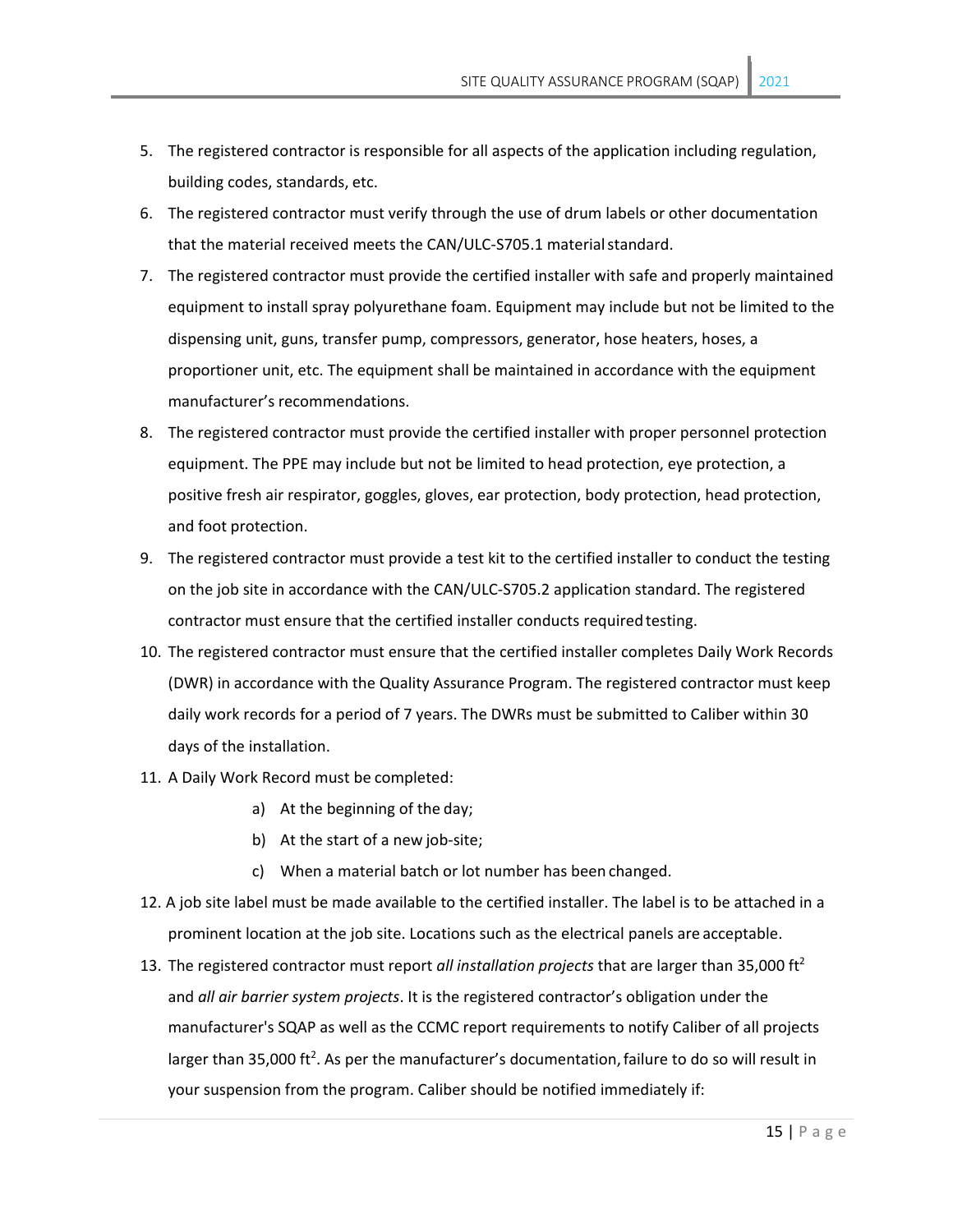- a) The project is larger than 35,000 ft<sup>2</sup>;
- b) An air barrier system (ABS) installation is required;
- c) Installers with the registered contractor have not yet been evaluated byCaliber.
- 14. Where a separate registered contractor is responsible for the thermal barrier insulation, the registered contractor must notify the building owner or their representative in writing of the requirement of the thermal barrier and its flammability hazard, until such time as the foam is covered.
- 15. The registered contractor must ensure that all exposed polyurethane foam is covered with an adequate thermal barrier that meets the requirements of the applicable building code.

#### **INSTALLER**

A certified installer is defined as an installer who has successfully passed a written and practical evaluation to obtain certification status with Caliber and demonstrated competency to install the manufacturer's product. The certified installer has a direct impact on the level of quality of the installed product and must comply with the standards set forth in this handbook along with CAN/ULC-S705.2 and the manufacturer's installation guidelines.

#### **INSTALLER CERTIFICATION**

In order to achieve certification, each installer is required to complete the following:

- 1. The installer must successfully complete a training course approved byCaliber.
- 2. The installer must successfully pass the writtenexamination.
- 3. The installer must successfully pass a practical evaluation.

If the certified SPF installer is to apply spray polyurethane foam as an air barrier, the installer must be certified as a Spray Polyurethane Foam Air Barrier System Installer. Please contact the manufacturer for the availability of ABS courses. The SPF Installer Certification is intended to be an ISO 17024 accredited certification while the SPF Air Barrier System Installer is **not** an accredited certification.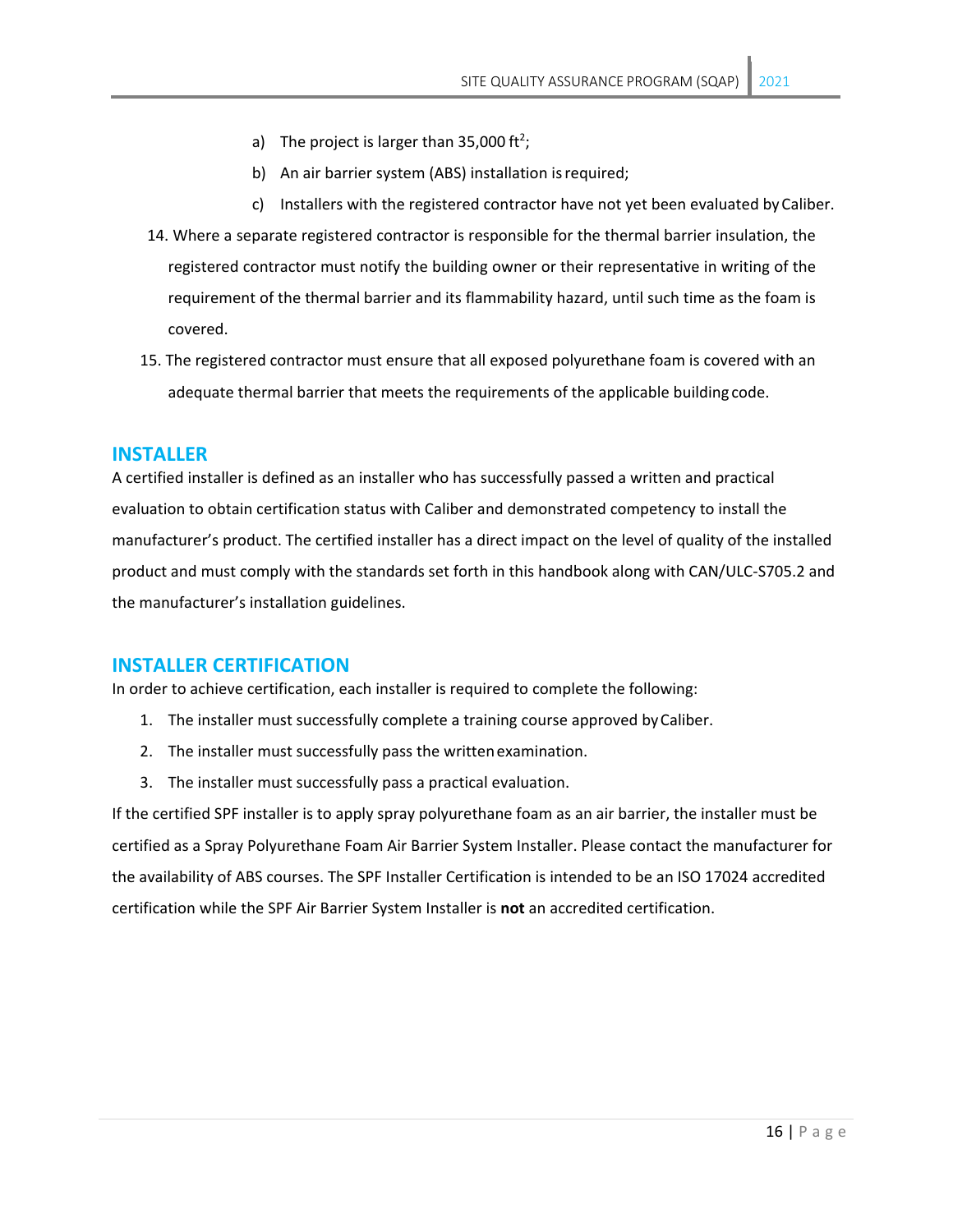#### **CERTIFIED INSTALLER OBLIGATIONS**

The following outlines the requirements for all installers certified through Caliber QAP:

- 1. The certified installer must comply with all provided requirements of the Site Quality Assurance Program.
- 2. The certified installer is responsible for applying the material in accordance with the application standard (CAN/ULC-S705.2) and the manufacturer installationguidelines.
- 3. The certified installer must confirm, using drum labels or other documentation, that the material to be used on site has been declared by the manufacturer to meet the CAN/ULC-S705.1 material standard before commencing installation.
- 4. The certified installer is responsible for all aspects of on-site installation of the material including safe handling and storage of the material, proper isolation of the spray area, warning signs when spray is in progress, site housekeeping, and their own personal health and safety, as well as that of the crew.
- 5. The certified installer must follow all safety, operational, maintenance, and cleaning instructions for the equipment used for installation provided by the equipment manufacturer. This equipment may include, but is not limited to, transfer pumps, a proportioner unit, hoses, hose heaters, guns, compressors, generators, and any other applicable items.
- 6. In cases where an apprentice installer is applying the material, the apprentice installer must be under the direct supervision of a certified installer who is responsible for theapplication.
- 7. The certified installer must complete a daily work record in accordance with the Quality Assurance Program. The daily work record shall be completed at the beginning of each day, each time a material batch is changed, and when the job site is changed within a givenday.
- 8. The certified installer must post a job site label in a prominent location at the job site when the installation has been completed. Locations such as the electrical panels areacceptable.
- 9. The certified installer must remove all waste from the construction site in a safe and proper manner at the end of each working day and dispose of it in accordance with local, provincial, and federal requirements.
- 10. The certified installer must remove all empty and partially empty drums or other containers of material from the job site.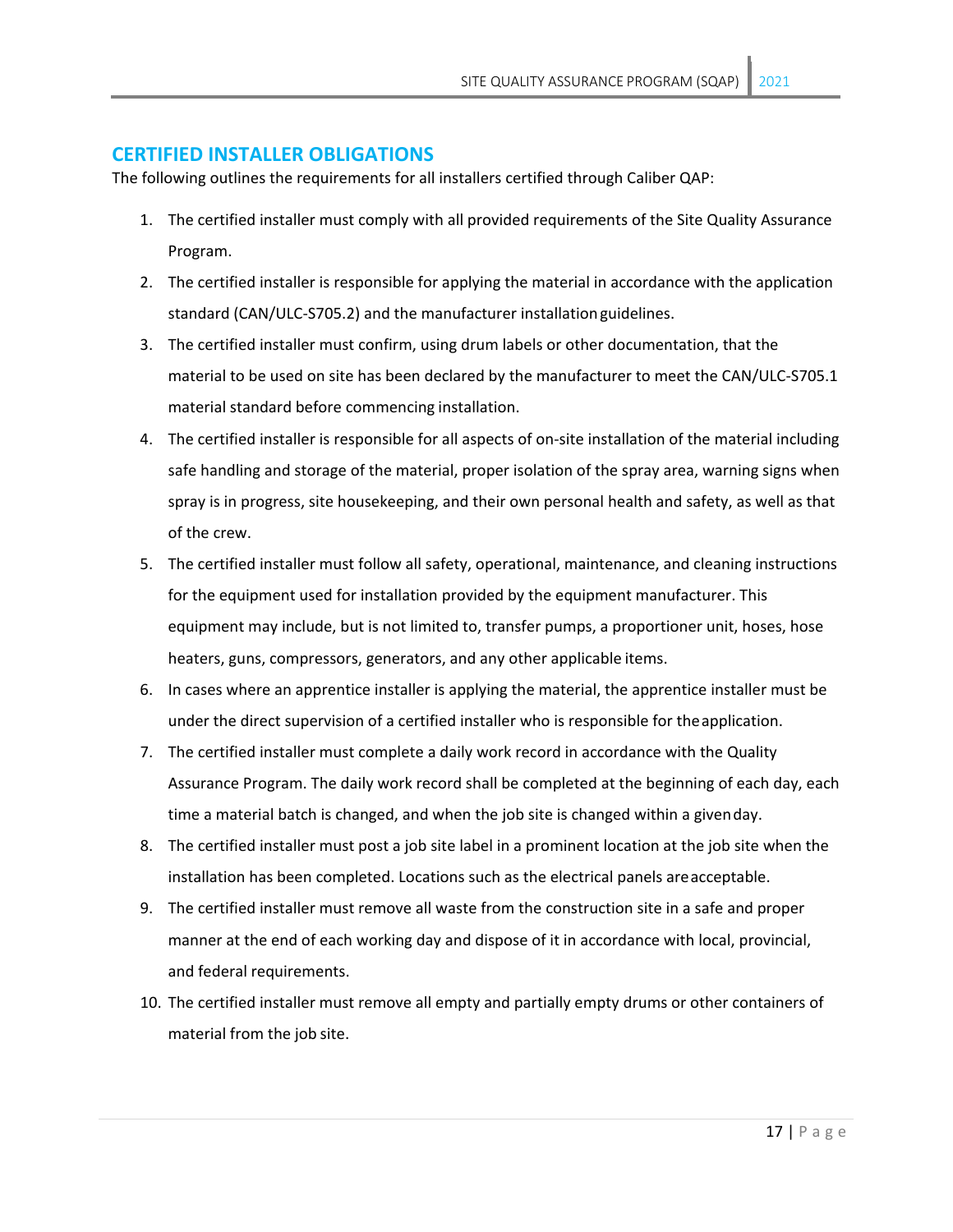### **APPRENTICE**

A registered apprentice is defined as an individual registered with the Certification Organization who installs spray-applied polyurethane foam on the job site **under direct supervision** of a certified SPF installer. "Apprentice" is a temporary status intended to allow the candidate an opportunity to gain experience under a certified installer until they are able to successfully complete their installer certification. The apprentice status is valid for either 6 months or until the end of the calendar year – whichever is longer.

### **APPRENTICE REGISTRATION**

In order to become a registered apprentice with the Caliber QAP program the candidate must, in the following order:

- 1. Complete a training course approved by Caliber.
- 2. Process a pre-payment for a future certification exam.
- 3. Contact Caliber and request apprentice status and an apprentice identification card.

Apprentice status is valid for either 6 month or until the end of the calendar year – whichever period is longer. The apprentice must successfully complete a Caliber certification exam during this period in order to become a certified installer. If certification cannot be achieved within the apprentice period, the certification process must be restarted. Apprentice identification cards are not renewable beyond this period.

### **REGISTERED APPRENTICE OBLIGATIONS**

The following outlines the requirements for all apprentices registered through Caliber QAP:

- 1. The registered apprentice cannot purchase material.
- 2. The registered apprentice can only install material under the direct supervision (continuous visual observation) of a certified installer.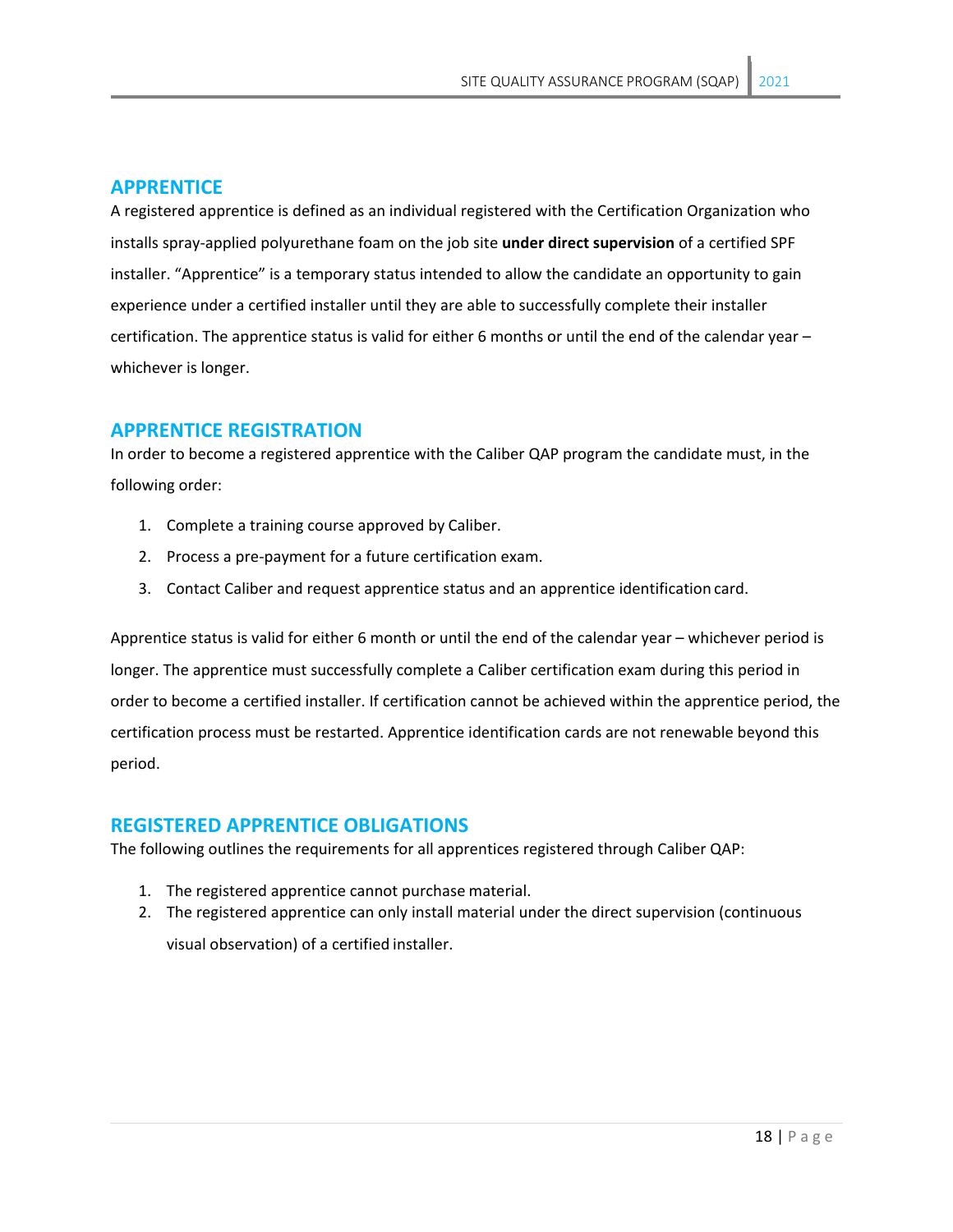# **HOW TO BECOME A CERTIFIED SPRAY POLYURETHANE FOAM OR AIR BARRIER SYSTEM INSTALLER**



#### **In order to achieve certification, each installer is required to complete the following:**

- 1. Obtain the latest version of this handbook by contacting Caliber at 1-888-572-7435 or by visiting the website at [qap.caliberqa.com.](http://www.mhqap.com/)
- 2. Read and review all information provided in this handbook.
- 3. Understand and be capable of performing the tasks required as a certified SPF or ABS installer.
- 4. Register for training with the spray foam manufacturer.
- 5. Pay applicable evaluation fees. Fees are as follows (excluding applicable taxes):

\$600 for evaluations at training centres or approved distributor locations

\$1000 for evaluations at job sites or contractor shops, based on Caliber's travel schedule.

Additional fees may apply for remote locations or urgent exams.

- 6. Attend the training course provided by themanufacturer.
- 7. Successfully pass the written and practicalexamination.

The manufacturer may send a technical field consultant to follow up with installers at the job site following the completion of the in-class training to provide additional hands-on training and/or review site equipment.

### *Please refer to Parts 2 and 3 for SPF and ABS Certification.*

### **SPF CONTACTOR/COMPANY CODE OF CONDUCT**

In order to deliver a program that meets and complies with applicable regulations and exceeds the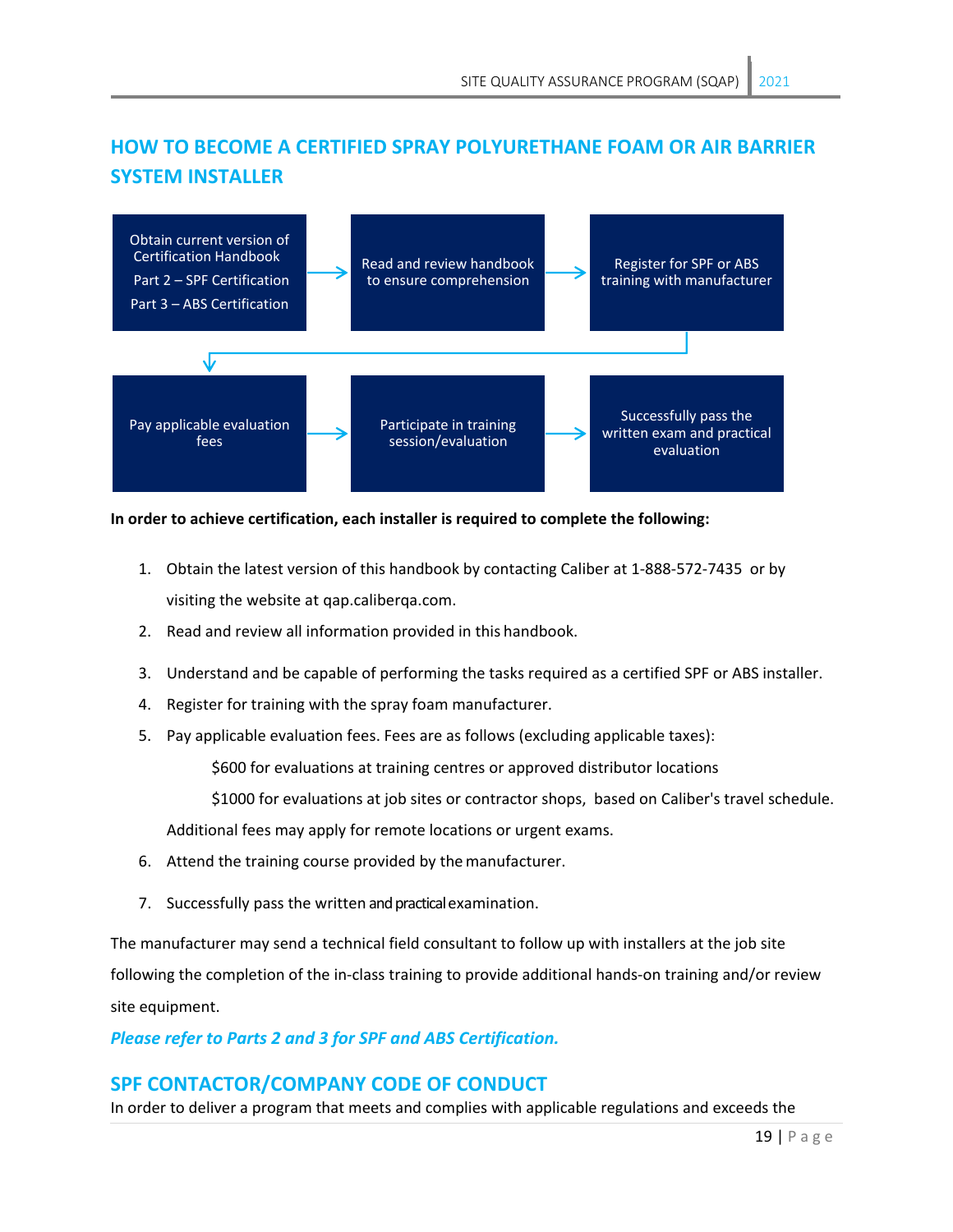expectations of end-users and related stakeholders in the construction industry, as a SPF

Contactor/Company, you acknowledge that you will:

- Comply with all program requirements as outlined in the SQAP handbooks. The latest copy of the handbooks is available on Caliber's website.
- Approach all business dealings and marketplace transactions with integrity. Be professional and ethical in interactions with the public and compliant with applicable laws and regulatory requirements.
- Adhere to industry best practice standards for marketing, sales, installations and general communication.
- Represent all products and services provided by you honestly.
- Be committed to quality workmanship and resolve installation disputes quickly, professionally, and in good faith.
- Avoid actual and perceived conflicts of interest.

### **REJECTION, SUSPENSION AND DISMISSAL FROM PROGRAM**

In cases where a SPF Contactor/Company does not comply with the terms, conditions and requirements of SQAP, including the above Code of Conduct, Caliber may suspend or terminate the Contactor/Company's membership in the program. Suspension may be lifted when the required corrective actions have been completed to Caliber's satisfaction. If Caliber suspects, or has knowledge, that an applicant to SQAP has a history of non-compliance with any of the items of the Code of Conduct set out above, Caliber may, in its discretion, reject such Contactor/Company's application for membership in SQAP. Caliber shall not be responsible for any direct or indirect damages associated with the member's suspension or termination or with the rejection of its application for membership in the program. Appeals for any rejection, suspension or termination must be completed in writing and sent by registered mail to Quality Assurance Program Director, 2323 Yonge Street, Suite 605, Toronto, ON M4P 2C9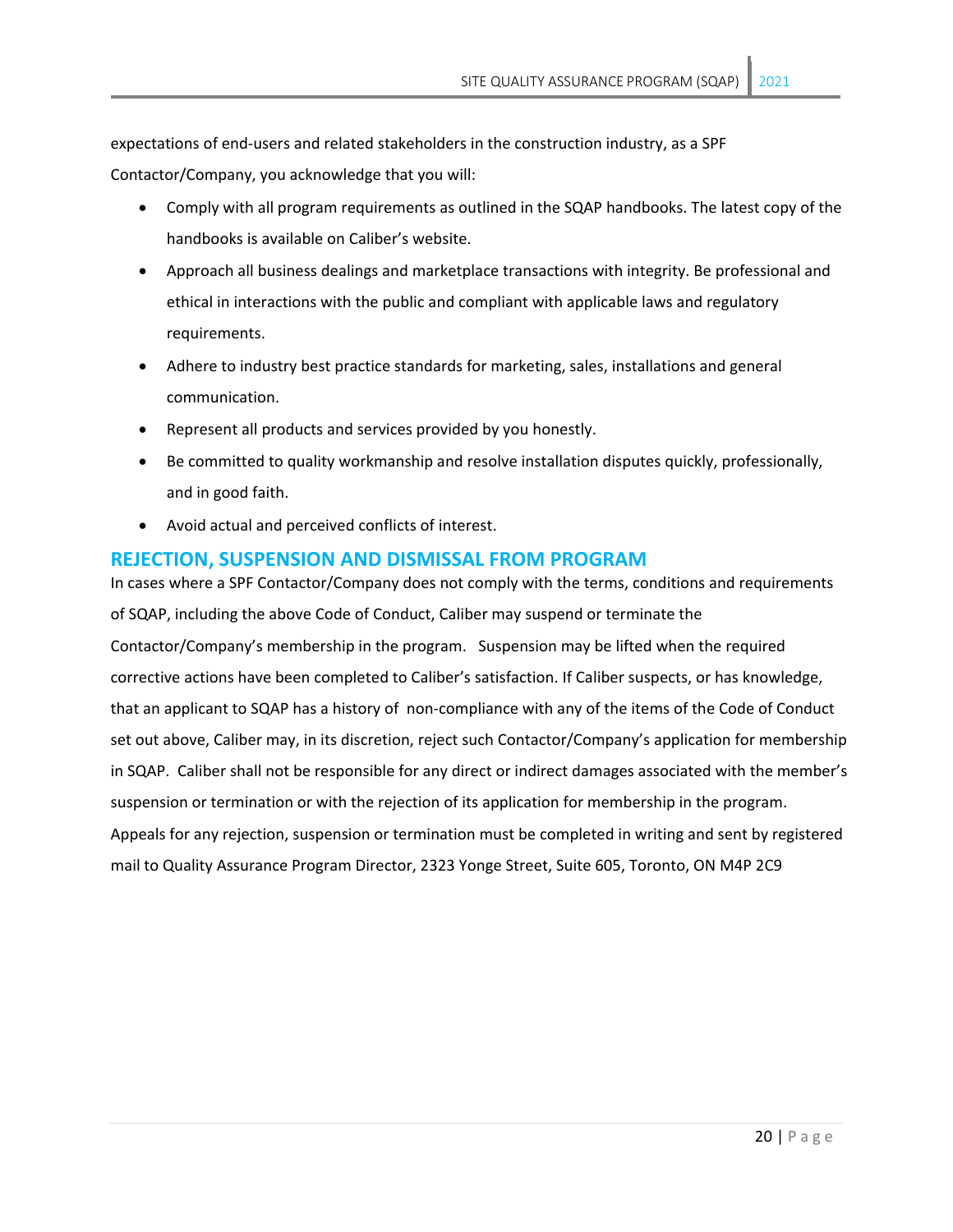# **FIELD EVALUATIONS**

### **JOB SITE AUDITS AND EVALUATIONS**

As part of the SQAP, Caliber conducts and / or coordinates field monitoring activities. The monitoring

activities include:

- Installed Product Compliance Audits
- Installer or Project Surveillance Audits
- Complaint Resolution Audits
- Quality Sampling Audits

In most cases, the fee for the evaluations is borne by the registered contractor. The fees for these evaluations are updated on an annual basis. You may contact Caliber at 1-888-572-7435 for an up-todate listing.

### **PRACTICAL EVALUATIONS**

The practical evaluations are conducted after a candidate has attended a training course. The evaluation will be conducted at a training centre, contractor shop, or job site. The Caliber QAP practical evaluation is intended to assess whether the installer has the practical knowledge and hands-on skills to install.

### **PERIODIC EVALUATIONS**

Project audits are conducted on an ongoing basis and may be triggered by a variety of events including construction specifications, regulatory compliance, identified non-conformances, complaints, and ongoing monitoring of contractors / installers.

### **MANDATORY EVALUATIONS**

Mandatory installation evaluations are required on insulation or air barrier material projects that are larger than 35,000 ft<sup>2</sup>, and on all air barrier system projects. It is the obligated of the certified installer under the SQAP as well as the CCMC report requirements to notify the manufacturer and Caliber of all projects larger than 35,000 ft². As per the SQAP documentation, failure to do so will result in suspension from the program.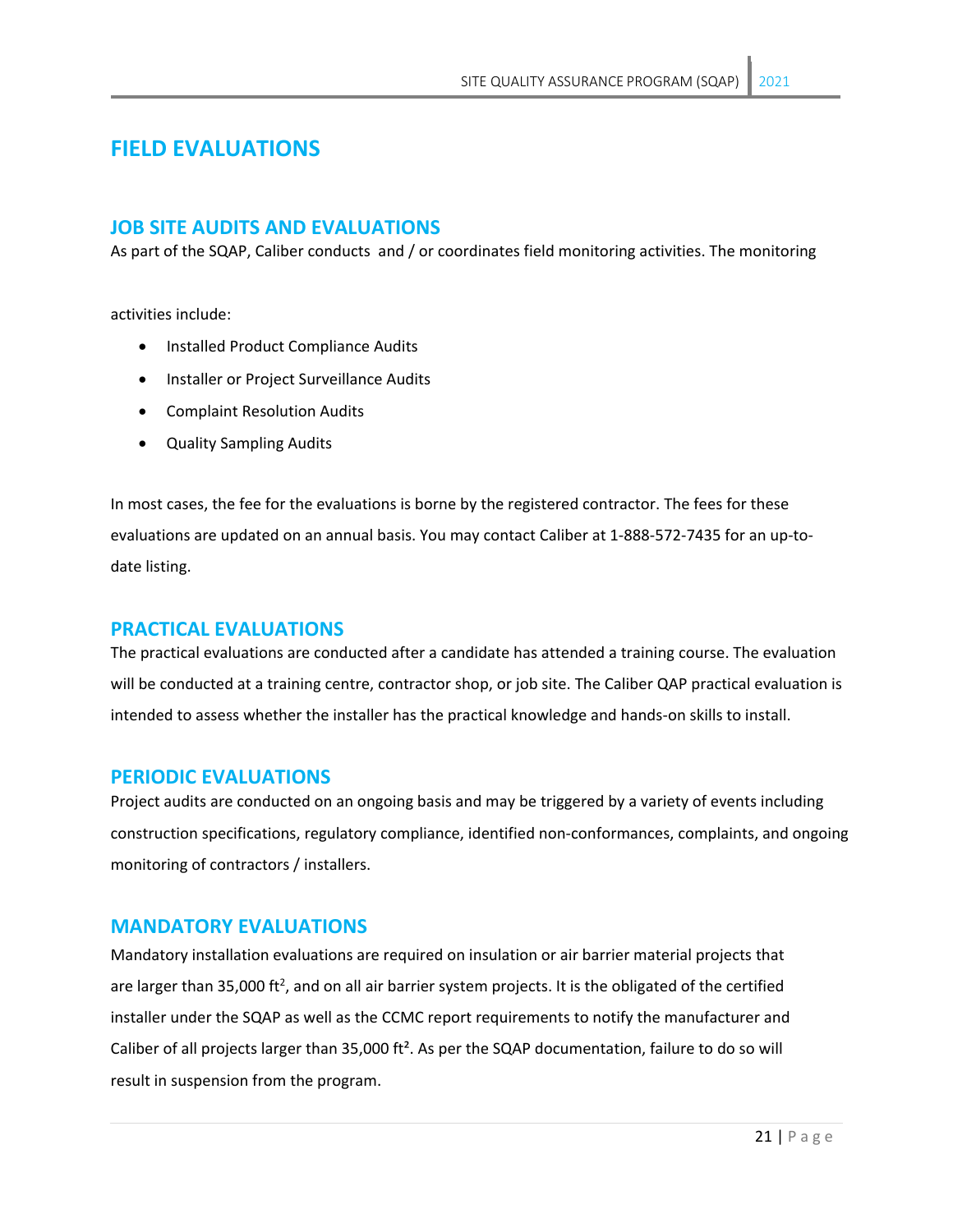Caliber should be notified immediately if:

- a) The project is larger than  $35,000$  ft<sup>2</sup>;
- b) Air barrier systems installation is required (refer to Part 3 of this handbook—ABS Site Quality Assurance Program and Installer Certification Handbook);
- c) Installers at your company have not yet been evaluated byCaliber QAP.

### **BUILDING OWNER REQUIRED EVALUATIONS**

Building owner required evaluations occur when the owner (or owner's representative) requires thirdparty inspections in the contract documents.

### **FOLLOW-UP EVALUATIONS**

Follow-up evaluations are conducted when a non-conformance has been identified and the field evaluator has recommended that additional evaluations be conducted for that registered contractor or certified installer.

### **FREQUENCY OF EVALUATIONS**

**For insulation, the following schedule will be followed:**

| Project Size (ft <sup>2</sup> ) | <b>No. of Inspections</b> |
|---------------------------------|---------------------------|
| 35,000-70,000                   |                           |
| 70,001-105,000                  | 2                         |
| 105,001-140,000                 | 3                         |
| Over 140,000                    | Case-by-case basis        |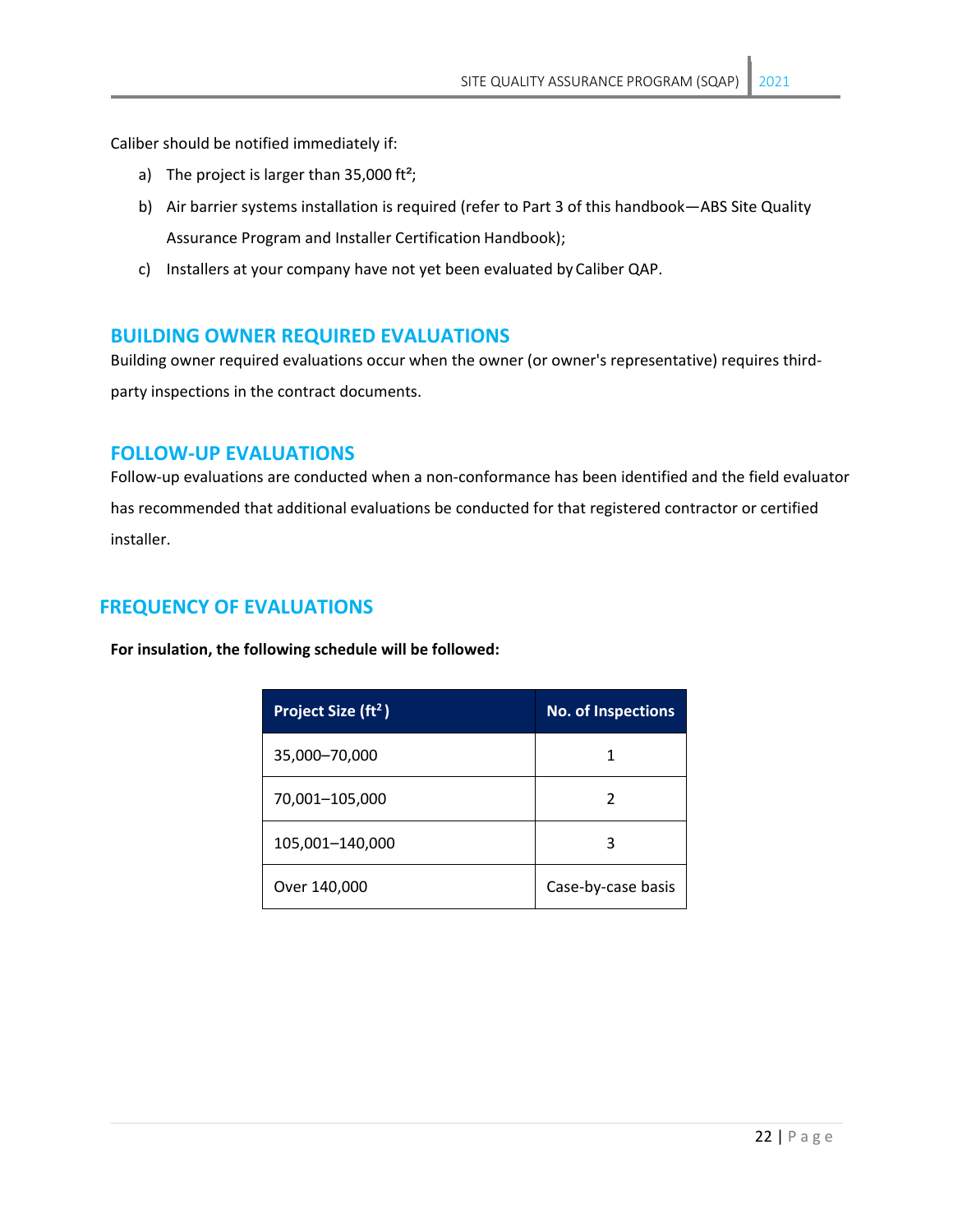| Project Size (ft <sup>2</sup> ) | Minimum No. of<br><b>Inspections for</b><br><b>Transition Membrane</b> | Minimum No. of<br><b>Inspections for Spray</b><br><b>Foam</b> | <b>Minimum Total No. of</b><br><b>Inspections for ABS</b><br><b>System</b> |
|---------------------------------|------------------------------------------------------------------------|---------------------------------------------------------------|----------------------------------------------------------------------------|
| 35,000-70,000                   |                                                                        | 1                                                             |                                                                            |
| 70,001-105,000                  |                                                                        | 2                                                             | 4                                                                          |
| 105,001-140,000                 | 3                                                                      | 3                                                             | 6                                                                          |
| Over 140,000                    | Case-by-case basis                                                     |                                                               |                                                                            |

**For air barrier systems (ABS), the following schedule will be followed:**

## **NON-CONFORMANCE AND CORRECTIVE ACTION**

If a non-conformance is identified through conducting a project audit, the following process will be followed:

1. Caliber will distribute a report or letter to the manufacturer and registered contractor outlining required corrective actions

### **CALIBER QAP FIELD EVALUATORS**

The Caliber field evaluators have completed both external and internal training covering all aspects of the evaluation including the applicable standards.

Field evaluators / auditors typically carry the proper equipment and test kit to perform the required physical tests. Where this is not practical, contractors and / or installers will be informed of the equipment and tools they need to provide. Please note that all Caliber field evaluators carry a photo identification card.

The registered contractors and certified installers are required to fully cooperate with the field evaluators and provide all necessary documentation and information prior to the evaluation.

# **COMPLAINT PROCEDURE**

a) All complaints received regarding the certified installer's performance shall be submitted in writing and reviewed by the certification organization (CO). The CO shall be responsible for management, oversight, and follow-up of the corrective action. The fees associated with complaint resolution will be billed to the manufacturer or contractor.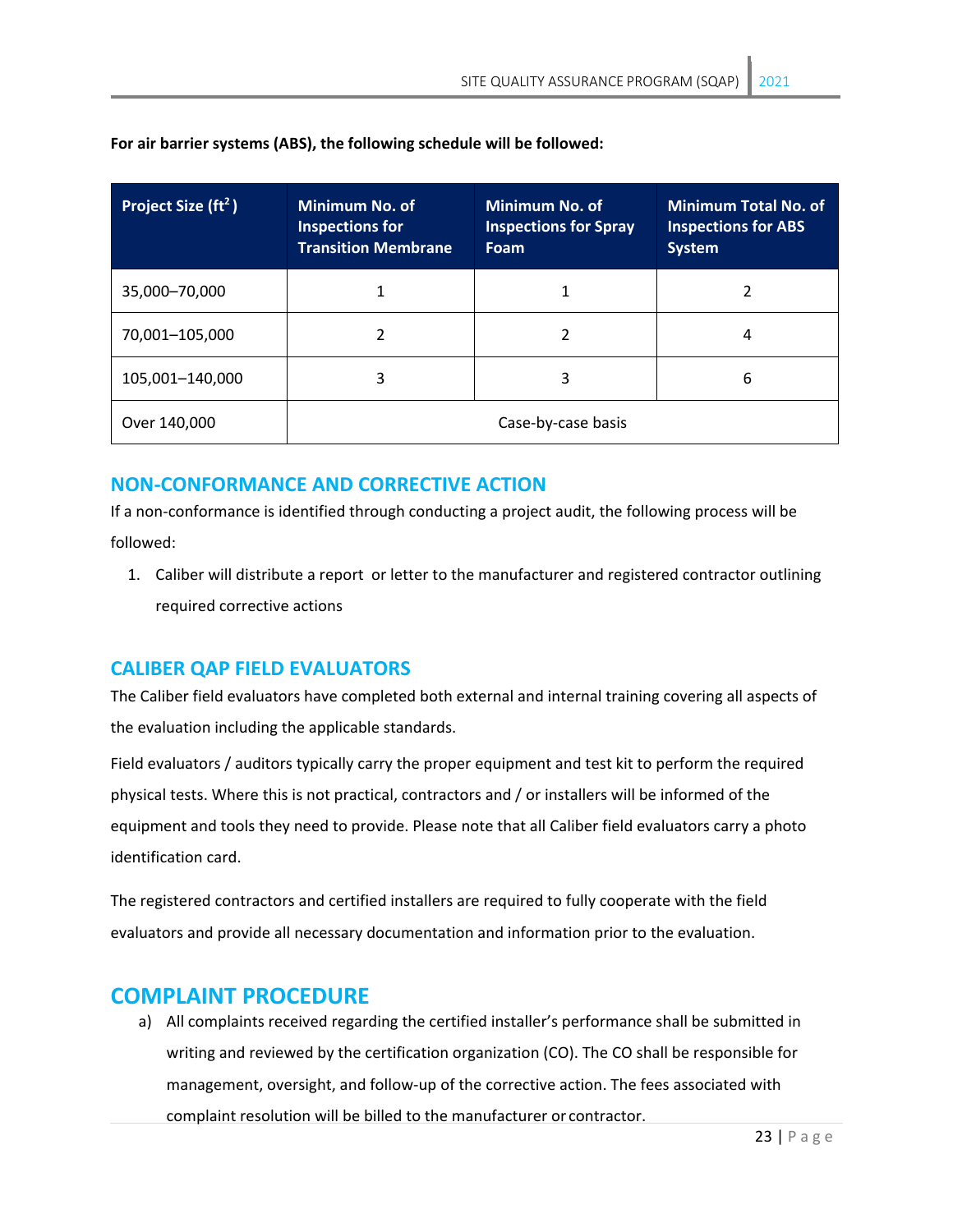- b) The CO shall review the complaint and send to the manufacturer to be investigated and resolved where possible.
- c) A response shall be given by the manufacturer for each complaint and then reviewed by the CO. All corrective actions will be documented by the CO.
- d) All corrective actions shall be verified by the CO and completed to the satisfaction of the CO, client, and authority having jurisdiction.
- e) Following the aforementioned procedures, the installer shall be given the opportunity to appeal the complaint.
- f) The CO will notify the complainant of an agreed upon resolution and take action where necessary.

#### **CORRECTIVE ACTIONS**

- a) All non-conformances shall be resolved within 30 days of the audit. Caliber at their discretion may grant an extension. The CO shall review and approve all correctiveactions.
- b) The evaluator shall provide the certified installer, registered contractor, and manufacturer a report within 10 business days of the field review date. The report shall include a description of the non-conformance and recommended corrective actions.
- c) The certified installer and/or registered contractor shall supply the CO with objective evidence that the non-conformance has been resolved.
- d) Health and safety non-conformances shall be corrected prior to the continuance of the installation and documented evidence shall be provided to the CO. The installer's certification and/or the registered contractor's status may be immediately suspended until the health and safety non-conformance is resolved, depending on the severity.
- e) Non-conforming material that does not meet the requirements of the material and/or the installation standard shall be removed and new material shall be installed. The inspector shall define the severity of the non-conformance.
- f) If non-conformances are not resolved the CO may suspend the certification status of installers or the registered status of the contractor, or levy a fine.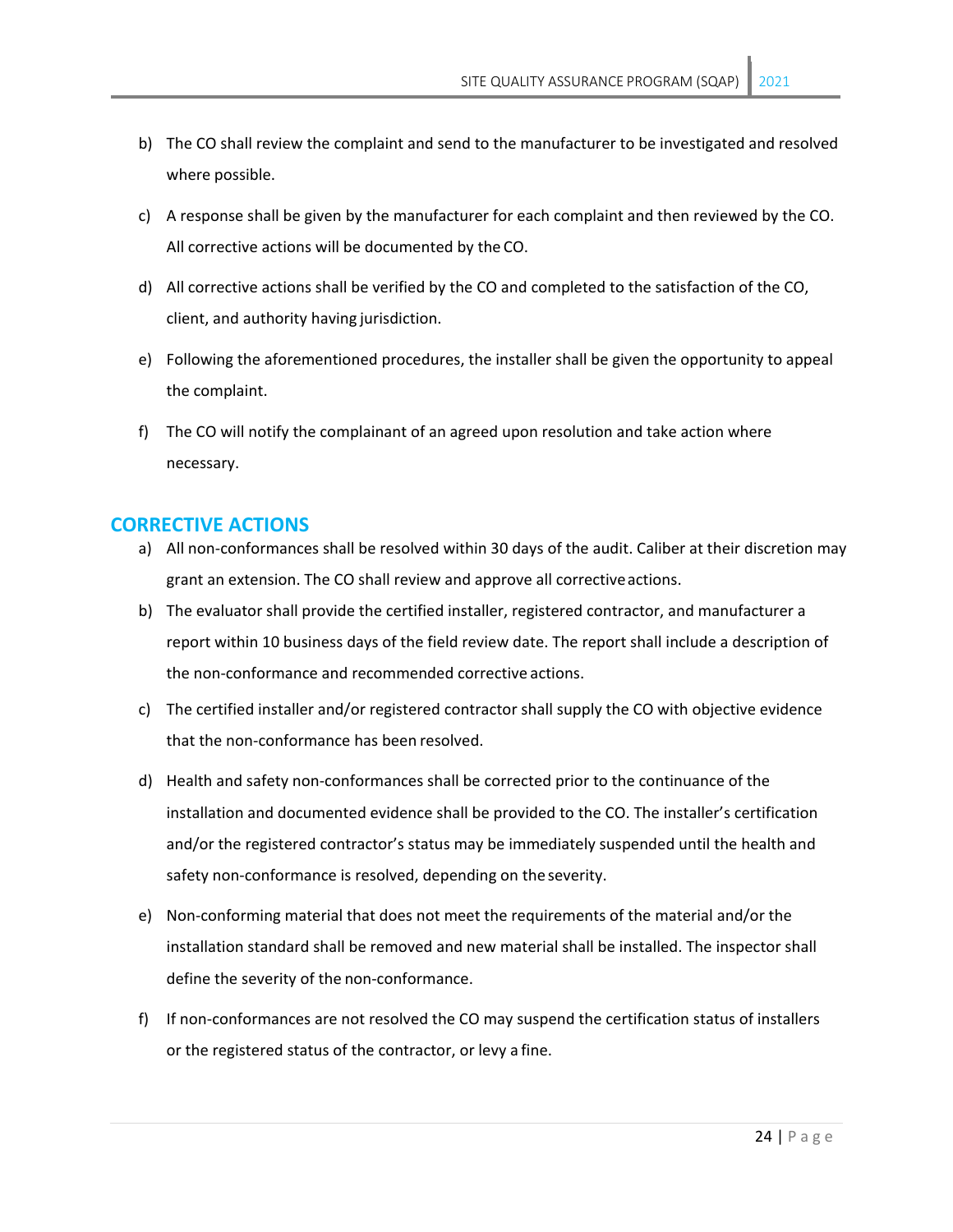# **APPENDIX A – CALIBER OFFICE LOCATION**

Caliber Quality Solutions 2323 Yonge Street, Suite 604 Toronto, ON M4P 2C9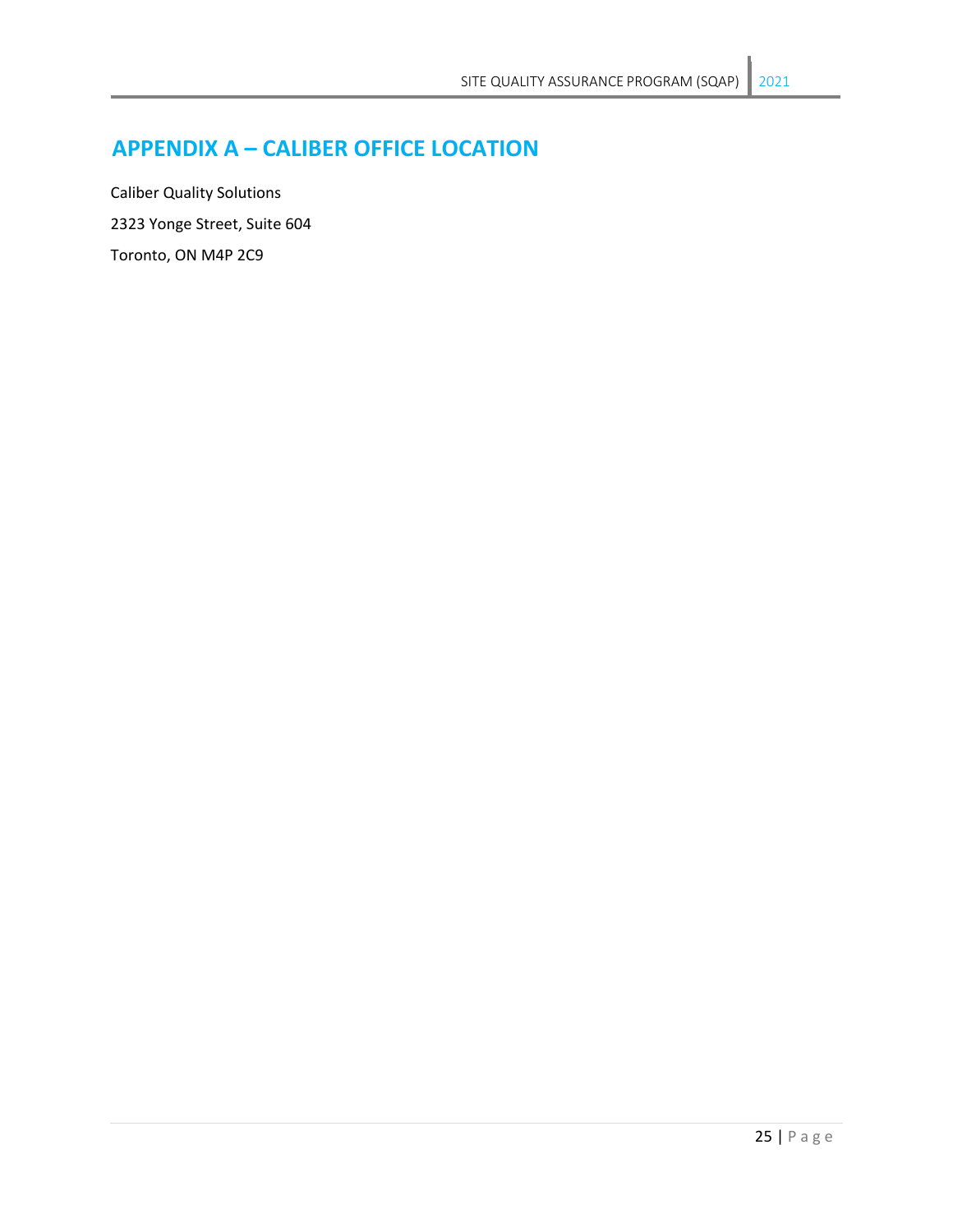# **APPENDIX B – CALIBER TERMS AND DEFINITIONS**

**ACCREDITATION** – Confirmation that a legal corporation has policies and procedures in place to meet the requirements of a certification scheme.

**APPEAL** – Request by an applicant, candidate, or certified person for reconsideration of any adverse decision made by the certification organization related to her/his desired certification status.

**CANDIDATE** – Applicant who has fulfilled specified prerequisites allowing his/her participation in the certification process.

**CERTIFICATION ORGANIZATION (CO)** – Organization licensed to ISO 17024 by a member of IAF/ILAC Multilateral Agreement, possessing the necessary competence and reliability to operate a certification program in compliance with ISO 17024 in which the interests of all parties concerned with the functioning of the system are represented.

**CERTIFICATION ADMINISTRATOR** – Person approved by Caliber, competent to assess and approve an applicant for certification.

**CERTIFICATION PROCESS** – All activities by which a certification body establishes that a person fulfills specified competence requirements, including application, evaluation, decision on certification, surveillance and recertification, and use of certificates and logo/marks.

**CERTIFIED INSTALLER** – Individual (worker) trained, certified, and licensed by a Certification Organization, responsible for the actual spray polyurethane foam installation and site requirements, and who is authorized to supervise an Apprentice Installer.

**CERTIFICATION SCHEME** – Specific certification requirements related to specified categories of persons to whom the same particular standards, rules, and procedures apply (ISO 17024).

**CERTIFICATION SCHEME COMMITTEE** – Group of persons who fairly and equitably represent the interests of all parties significantly concerned with the certification scheme, without any particular interest predominating, and who are responsible for the development of the certification scheme in accordance with ISO 17024.

**CERTIFICATION SYSTEM** – Set of procedures and resources for carrying out the certification process as per a certification scheme, leading to the issue of a certificate of competence including maintenance.